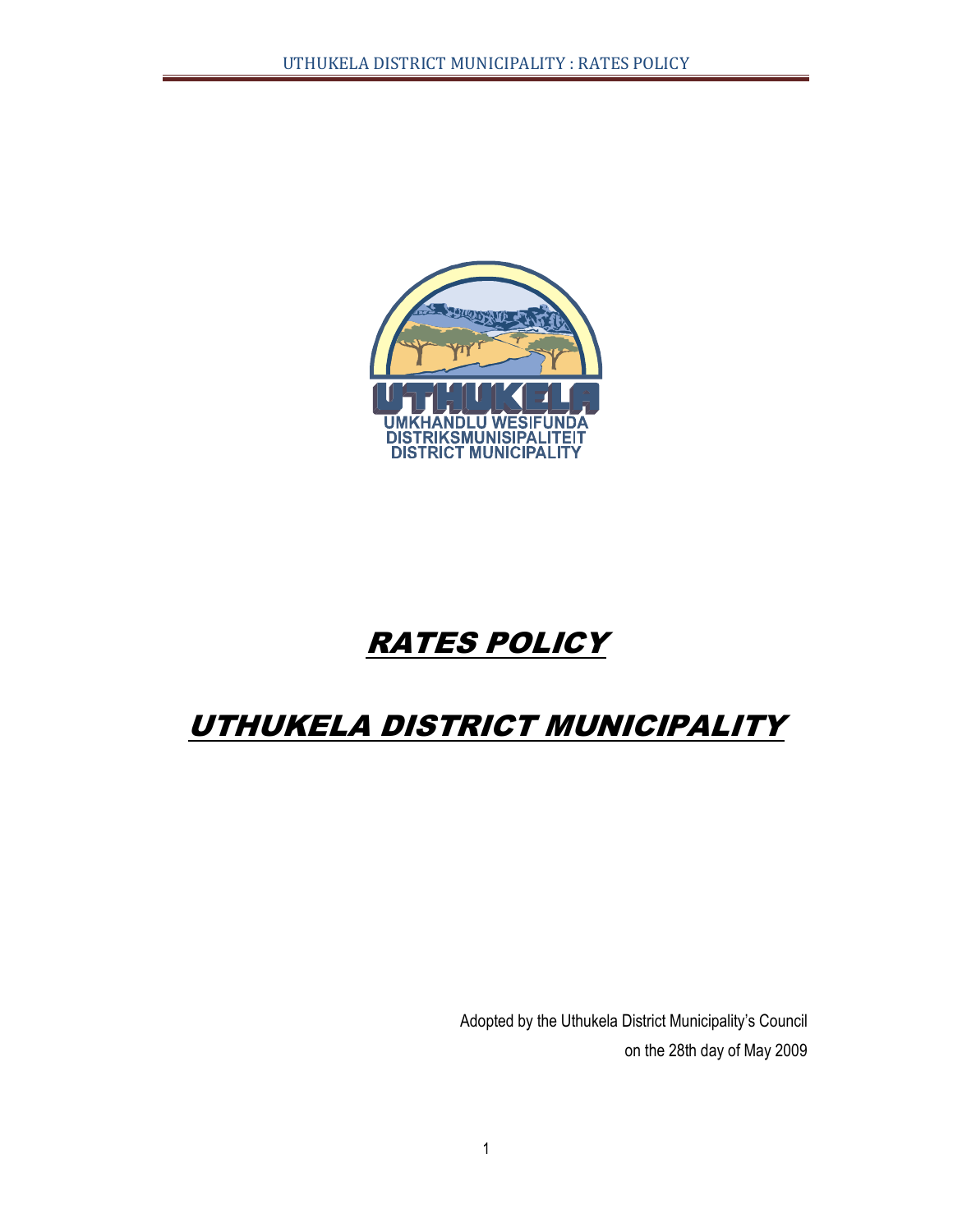# UTHUKELA DISTRICT MUNICIPALITY : RATES POLICY

| <b>SECTION</b>                                                   | <b>PAGE</b> |
|------------------------------------------------------------------|-------------|
| Preamble                                                         | 3           |
| Definitions                                                      | 3           |
| Implementation and Effective Date                                | 11          |
| Purpose of the Policy                                            | 11          |
| <b>Market Value</b>                                              | 12          |
| Rate Randage                                                     | 12          |
| Basic Decisions Taken by the Municipality for Rating             | 13          |
| Categories of Property and Criteria for Assessing the Categories | 14          |
| <b>Multiple Purpose Properties</b>                               | 16          |
| <b>Rates Relief</b>                                              | 17          |
| Categories of Property Entitled to Relief                        | 18          |
| Exemptions                                                       | 19          |
| Reductions                                                       | 20          |
| <b>Rate Rebates</b>                                              | 21          |
| -Rebates for Categories of Properties                            | 21          |
| - Rebates for Owners of Properties                               | 22          |
| Withdrawal of Relief                                             | 23          |
| <b>Differential Rating</b>                                       | 24          |
| Impermissible Rates in terms of Section 17 of the Act            | 24          |
| <b>Constitutionally Impermissible Rates</b>                      | 26          |
| <b>Liability for Rates</b>                                       | 26          |
| <b>Collection of Rates</b>                                       | 28          |
| <b>Consolidation of Accounts</b>                                 | 28          |
| <b>Newly Rated Property</b>                                      | 28          |
| <b>Municipal Owned Property</b>                                  | 29          |
| Accrued Debt by Sectional Title Body Corporate                   | 29          |
| Recovery of Rates                                                | 29          |

# **INDEX**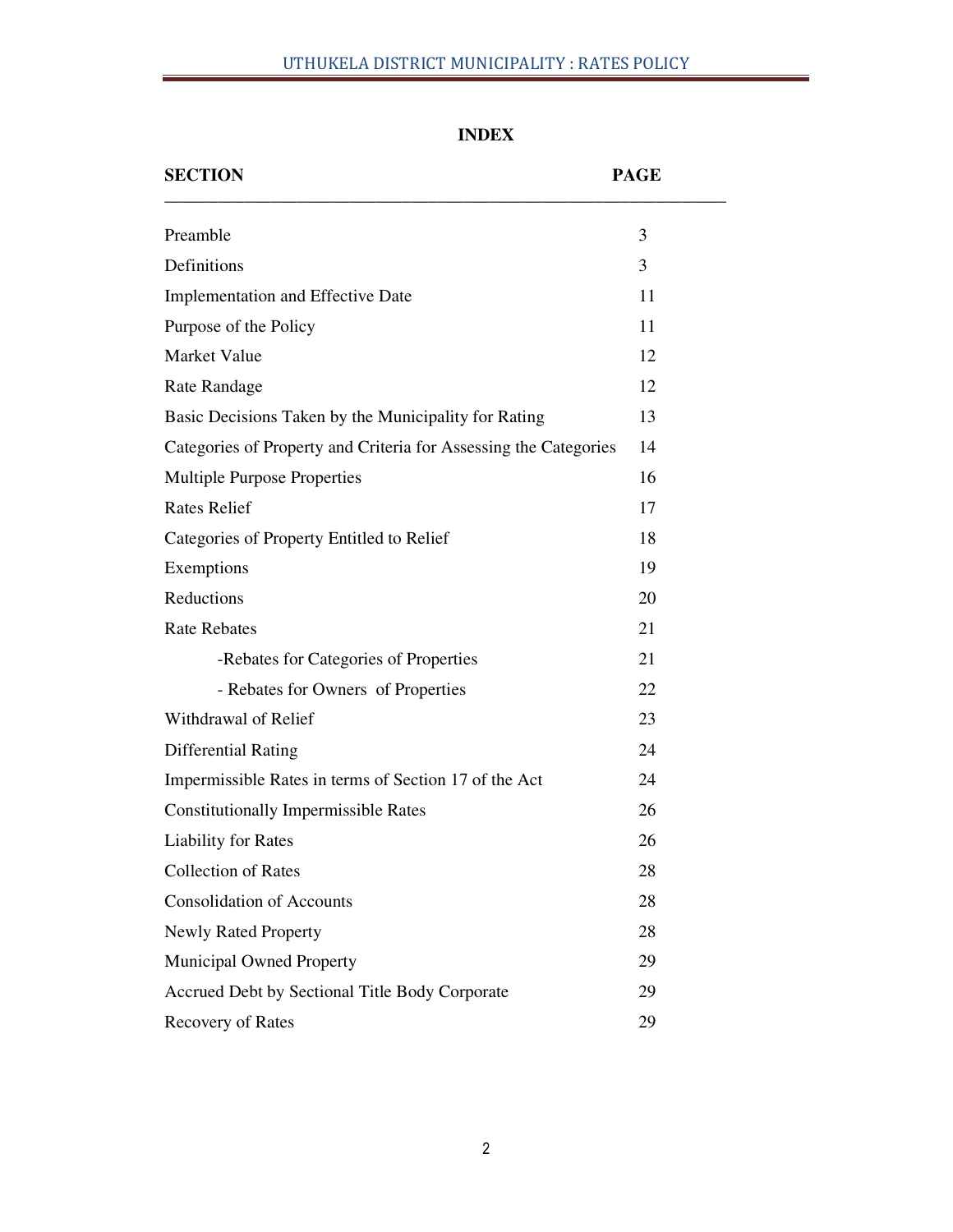# **PREAMBLE**

Uthukela District Municipality has resolved to implement the Municipal Property Rates Act, 6 of 2004 (Act. No. 6 of 2004) [the MPRA] on 1 July 2009. Section 3 of the MPRA requires the Municipality to adopt a policy consistent with the MPRA on the levying of rates on rateable property in the Municipality.

This Rates Policy for Uthukela District Municipality determines how properties are rated and must be read in conjunction with the MPRA and ancillary legislation.

#### **DEFINITIONS**

Any words and phrases referred to in this policy shall have the same meaning and interpretation assigned in terms of the Municipal Property Rates Act 6 of 2004 ("the Act") and for this purpose lists hereunder the definitions used in the Act.

In this Act, unless the context indicates otherwise—

**"agent"**, in relation to the owner of a property, means a person appointed by the owner of the property—

- (a) to receive rental or other payments in respect of the property on behalf of the owner; or
- (b) to make payments in respect of the property on behalf of the owner;

**"agricultural purpose"**, in relation to the use of a property, excludes the use of a property for the purpose of eco-tourism or for the trading in or hunting of game;

"Arrear rates" means any amount due for payment of rates which remains unpaid after the due date for payment

**"annually"** means once every financial year;

**"appeal board"** means a valuation appeal board established in terms of section 56;

**"assistant municipal valuer"** means a person designated as an assistant municipal valuer in terms of section 35 (1) or (2);

**"category"**—

- (a) in relation to property, means a category of properties determined in terms of section 8; and
- (b) in relation to owners of properties, means a category of owners determined in terms of section 15 (2) of these bylaws;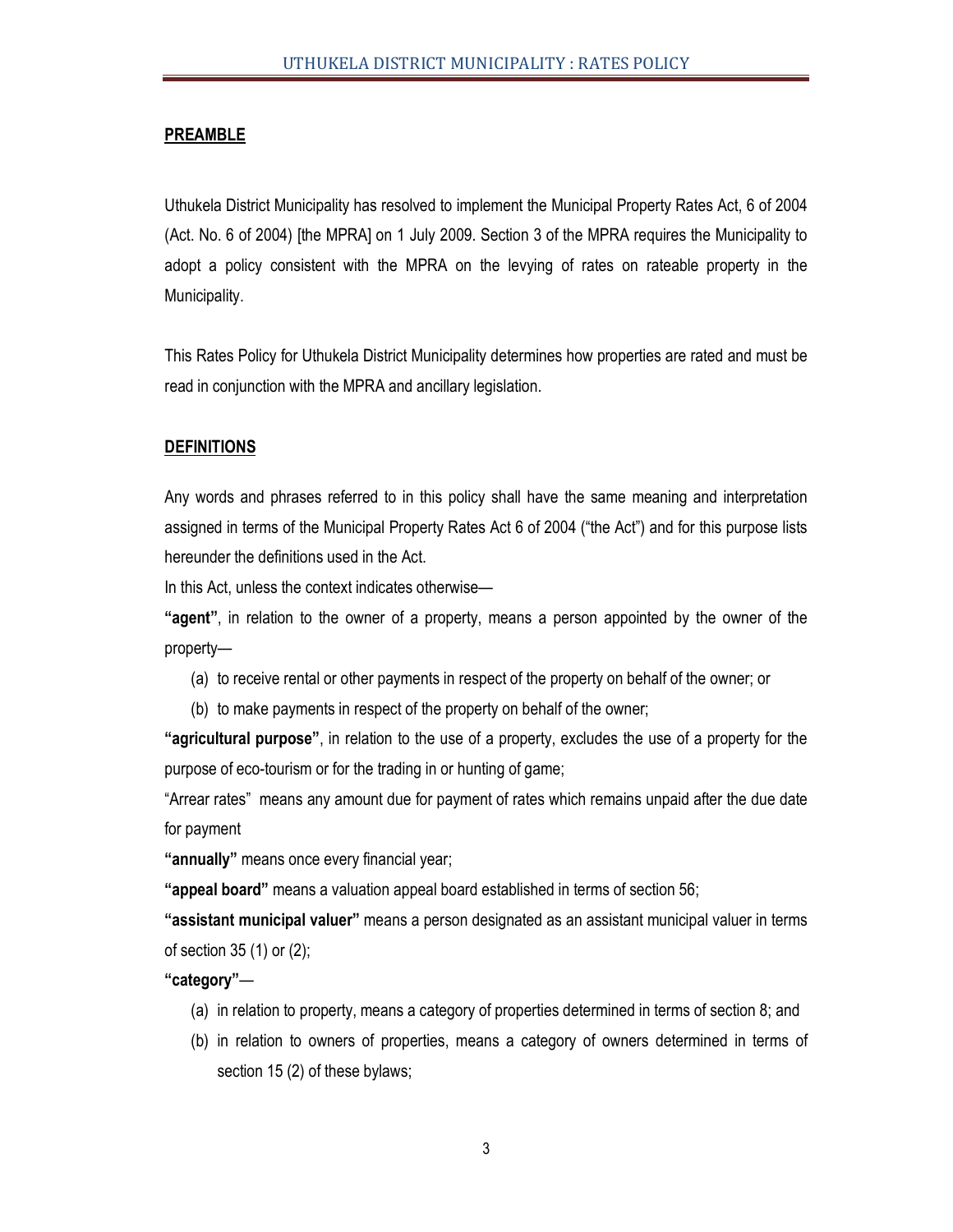**"data-collector"** means a person designated as a data-collector in terms of section 36;

**"date of valuation"** means the date determined by a municipality in terms of section 31 (1);

**"district management area"** means a part of a district municipality which in terms of section 6 of the Municipal Structures Act has no local municipality and is governed by that municipality alone;

**"district municipality"** means a municipality that has municipal executive and legislative authority in an area that includes more than one municipality, and which is described in section 155 (1) of the Constitution as a category C municipality;

#### **"effective date"**—

- (a) in relation to a valuation roll, means the date on which the valuation roll takes effect in terms of section 32 (1); or
- (b) in relation to a supplementary valuation roll, means the date on which a supplementary valuation roll takes effect in terms of section 78 (2) (b);

**"exclusion"**, in relation to a municipality's rating power, means a restriction of that power as provided for in section 17;

**"exemption"**, in relation to the payment of a rate, means an exemption granted by a municipality in terms of section 15;

**"financial year"** means the period starting from 1 July in a year to 30 June the next year;

**"Income Tax Act"** means the Income Tax Act, 1962 (Act No. 58 of 1962);

**"land reform beneficiary"**, in relation to a property, means a person who—

- (a) acquired the property through—
	- (i) the Provision of Land and Assistance Act, 1993 (Act No. 126 of 1993); or
	- (ii) the Restitution of Land Rights Act, 1994 (Act No. 22 of 1994);
- (b) holds the property subject to the Communal Property Associations Act, 1996 (Act No. 28 of 1996); or
- (c) holds or acquires the property in terms of such other land tenure reform legislation as may pursuant to section 25 (6) and (7) of the Constitution be enacted after this Act has taken effect;

**"land tenure right"** means an old order right or a new order right as defined in section 1 of the Communal Land Rights Act, 2004;

**"local community",** in relation to a municipality—

- (a) means that body of persons comprising—
	- (i) the residents of the municipality;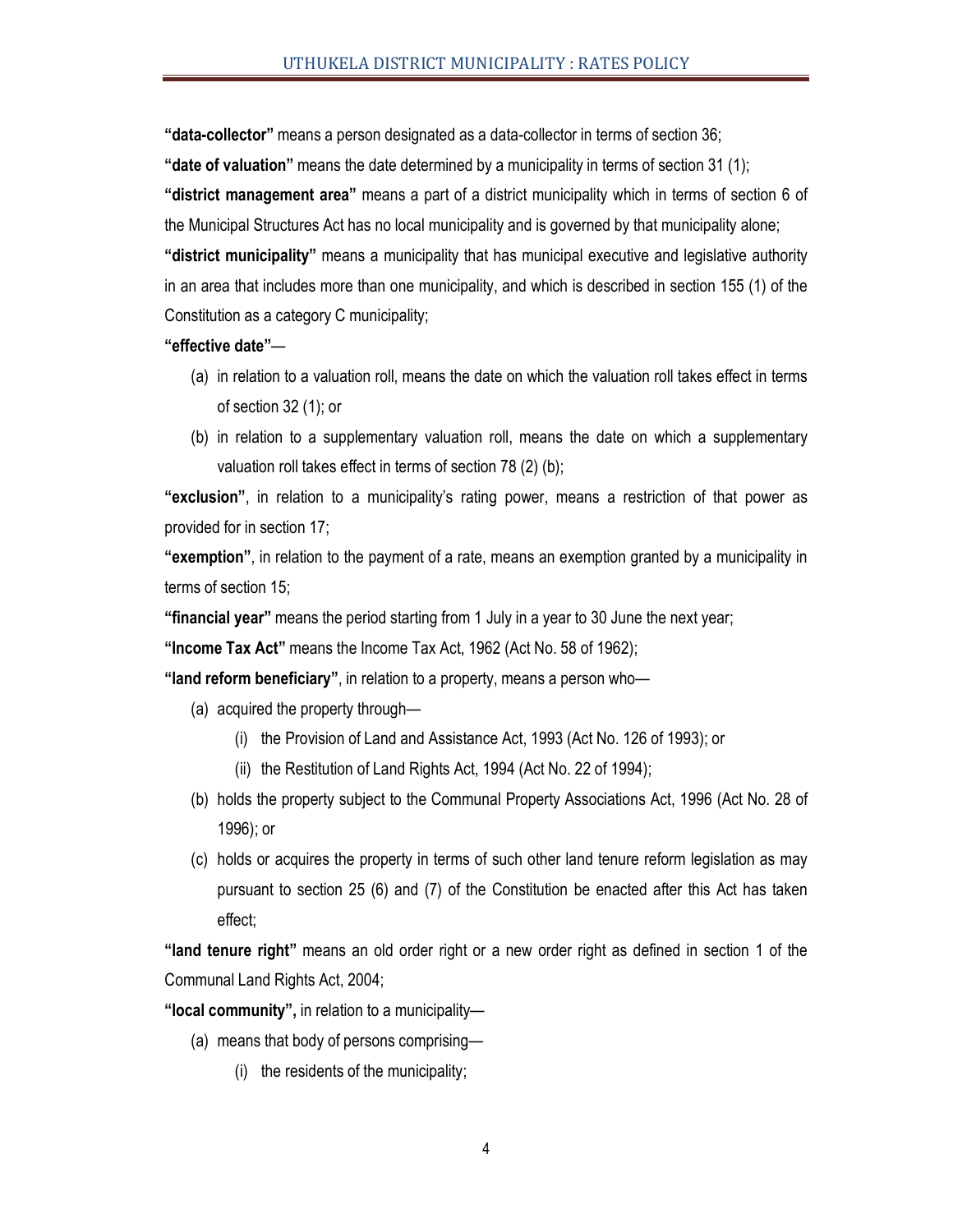- (ii) the ratepayers of the municipality;
- (iii) any civic organizations and non-governmental, private sector or labour organizations or bodies which are involved in local affairs within the municipality; and
- (iv) visitors and other people residing outside the municipality who, because of their presence in the municipality, make use of services or facilities provided by the municipality; and
- (b) includes, more specifically, the poor and other disadvantaged sections of such body of persons;

**"local municipality"** means a municipality that shares municipal executive and legislative authority in its area with a district municipality within whose area it falls, and which is described in section 155 (1) of the Constitution as a category B municipality;

**"market value"**, in relation to a property, means the value of the property determined in accordance with section 46;

**"MEC for local government"** means the member of the Executive Council of a province who is responsible for local government in that province;

**"metropolitan municipality"** means a municipality that has exclusive executive and legislative authority in its area, and which is described in section 155 (1) of the Constitution as a category A municipality;

**"Minister"** means the Cabinet member responsible for local government;

**"multiple purposes"**, in relation to a property, means the use of a property for more than one purpose;

**"municipal council" or "council"** means a municipal council referred to in section 18 of the Municipal Structures Act;

**"Municipal Finance Management Act"** means the Local Government: Municipal Finance Management Act, 2003 (Act No. 56 of 2003);

**"municipality"**—

- (a) as a corporate entity, means a municipality described in section 2 of the Municipal Systems Act; and
- (b) as a geographical area, means a municipal area demarcated in terms of the Local Government: Municipal Demarcation Act, 1998 (Act No. 27 of 1998);

**"municipal manager"** means a person appointed in terms of section 82 of the Municipal Structures Act;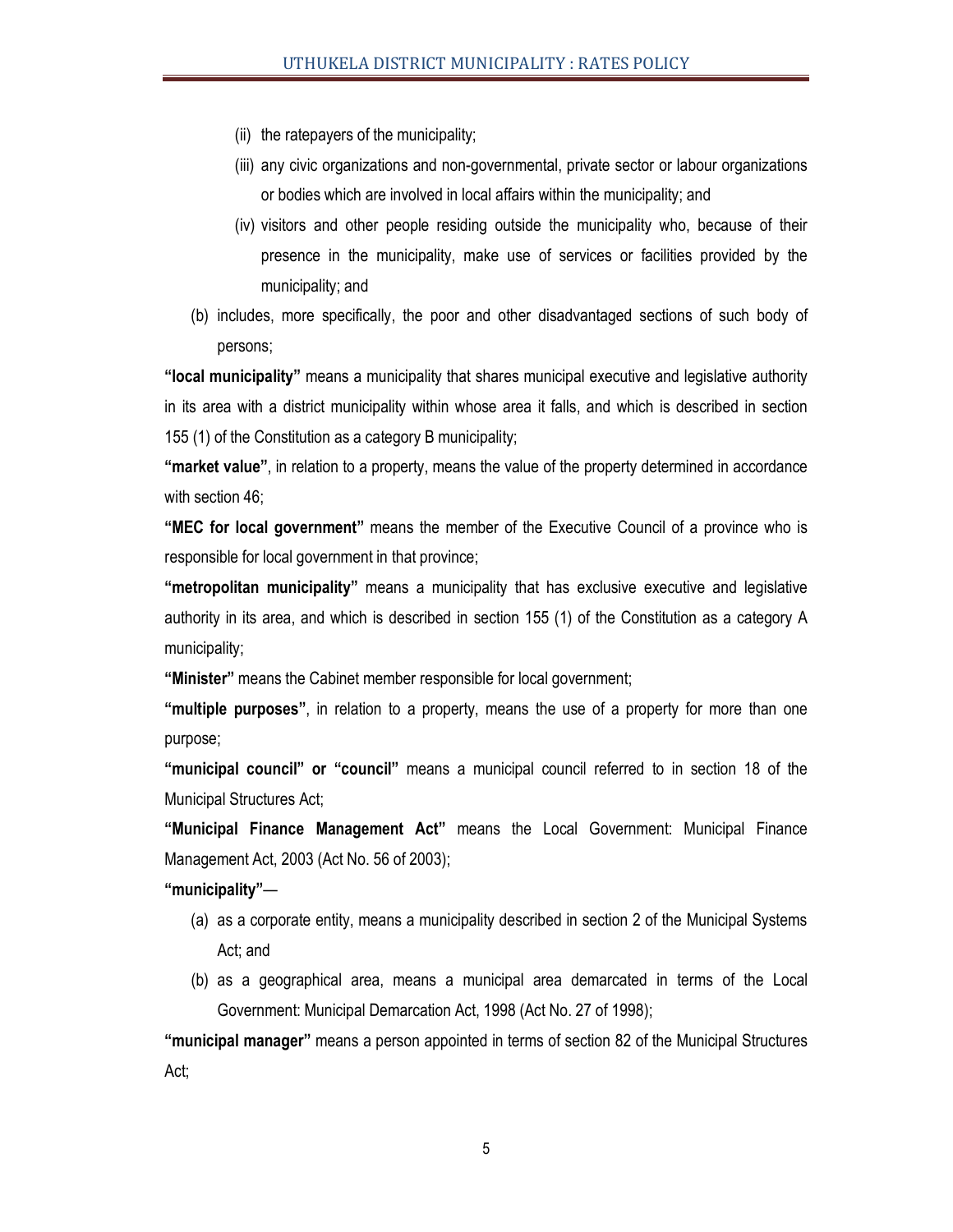**"Municipal Structures Act"** means the Local Government: Municipal Structures Act, 1998 (Act No. 117 of 1998);

**"Municipal Systems Act"** means the Local Government: Municipal Systems Act, 2000 (Act No. 32 of 2000);

**"municipal valuer" or "valuer** of a municipality" means a person designated as a municipal valuer in terms of section 33 (1);

**"newly rateable property"** means any rateable property on which property rates were not levied before the end of the financial year preceding the date on which this Act took effect, excluding—

- (a) a property which was incorrectly omitted from a valuation roll and for that reason was not rated before that date; and
- (b) a property identified by the Minister by notice in the Gazette where the phasing-in of a rate is not justified;

**"occupier"**, in relation to a property, means a person in actual occupation of a property, whether or not that person has a right to occupy the property;

**"organ of state"** means an organ of state as defined in section 239 of the Constitution;

**"owner"**—

- (a) in relation to a property referred to in paragraph (a) of the definition of "property", means a person in whose name ownership of the property is registered;
- (b) in relation to a right referred to in paragraph (b) of the definition of "property", means a person in whose name the right is registered;
- (c) in relation to a land tenure right referred to in paragraph (c) of the definition of "property", means a person in whose name the right is registered or to whom it was granted in terms of legislation; or
- (d) in relation to public service infrastructure referred to in paragraph (d) of the definition of "property", means the organ of state which owns or controls that public service infrastructure as envisaged in the definition of "publicly controlled", provided that a person mentioned below may for the purposes of this Act be regarded by a municipality as the owner of a property in the following cases:
	- (i) A trustee, in the case of a property in a trust excluding state trust land;
	- (ii) an executor or administrator, in the case of a property in a deceased estate;
	- (iii) a trustee or liquidator, in the case of a property in an insolvent estate or in liquidation;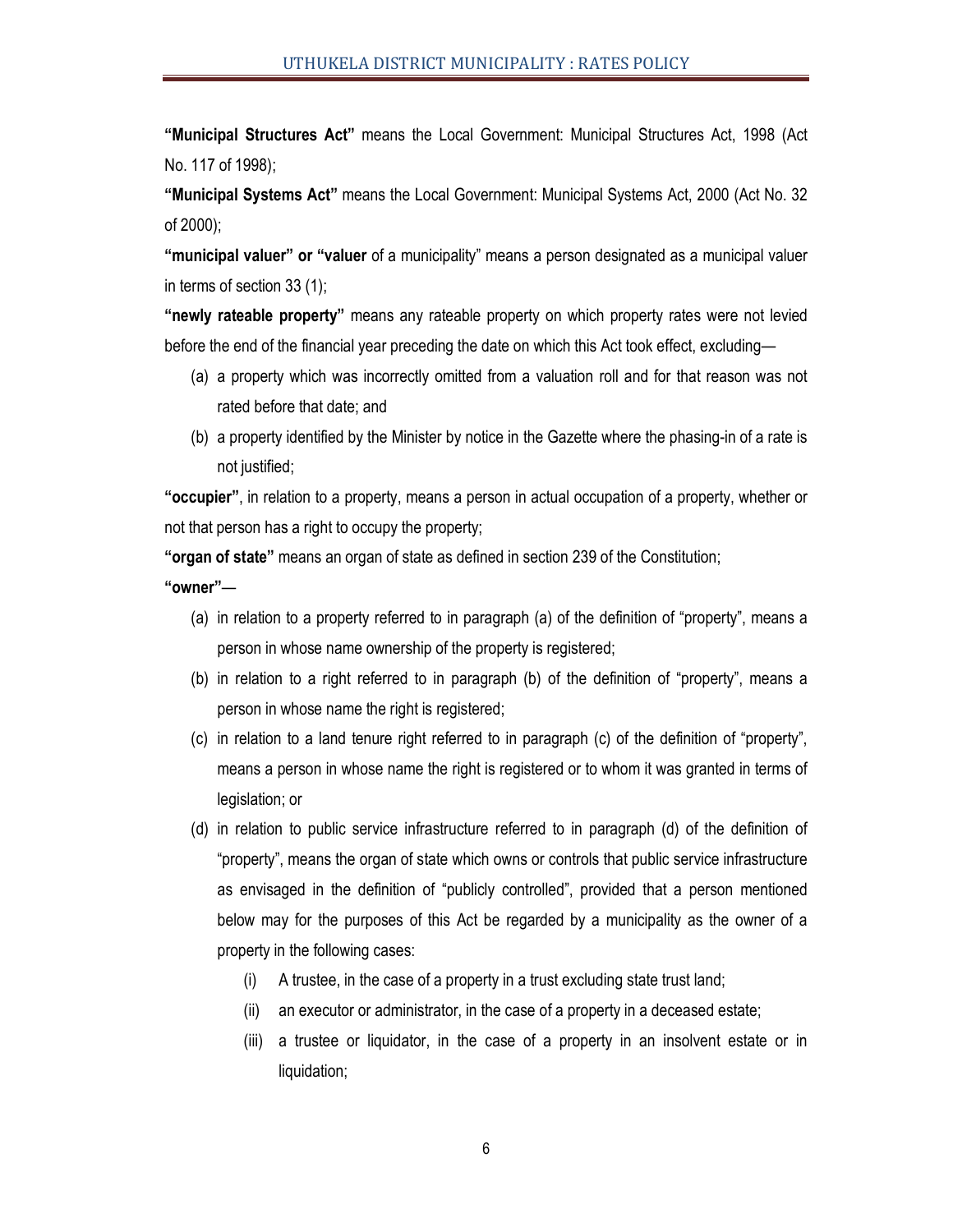- (iv) a judicial manager, in the case of a property in the estate of a person under judicial management;
- (v) a curator, in the case of a property in the estate of a person under curatorship;
- (vi) a person in whose name a usufruct or other personal servitude is registered, in the case of a property that is subject to a usufruct or other personal servitude;
- (vii) a lessee, in the case of a property that is registered in the name of a municipality and is leased by it; or
- (viii) a buyer, in the case of a property that was sold by a municipality and of which possession was given to the buyer pending registration of ownership in the name of the buyer;

**"permitted use",** in relation to a property, means the limited purposes for which the property may be used in terms of—

- (a) any restrictions imposed by
	- (i) a condition of title;
	- (ii) a provision of a town planning or land use scheme; or
- (b) any legislation applicable to any specific property or properties; or
- (c) any alleviation of any such restrictions;

**"person"** includes an organ of state;

**"prescribe"** means prescribe by regulation in terms of section 83;

**"property"** means—

- (a) immovable property registered in the name of a person, including, in the case of a sectional title scheme, a sectional title unit registered in the name of a person;
- (b) a right registered against immovable property in the name of a person, excluding a mortgage bond registered against the property;
- (c) a land tenure right registered in the name of a person or granted to a person in terms of legislation; or
- (d) public service infrastructure;

**"property register"** means a register of properties referred to in section 23;

**"protected area"** means an area that is or has to be listed in the register referred to in section 10 of the Protected Areas Act;

**"Protected Areas Act"** means the National Environmental Management: Protected Areas Act, 2003;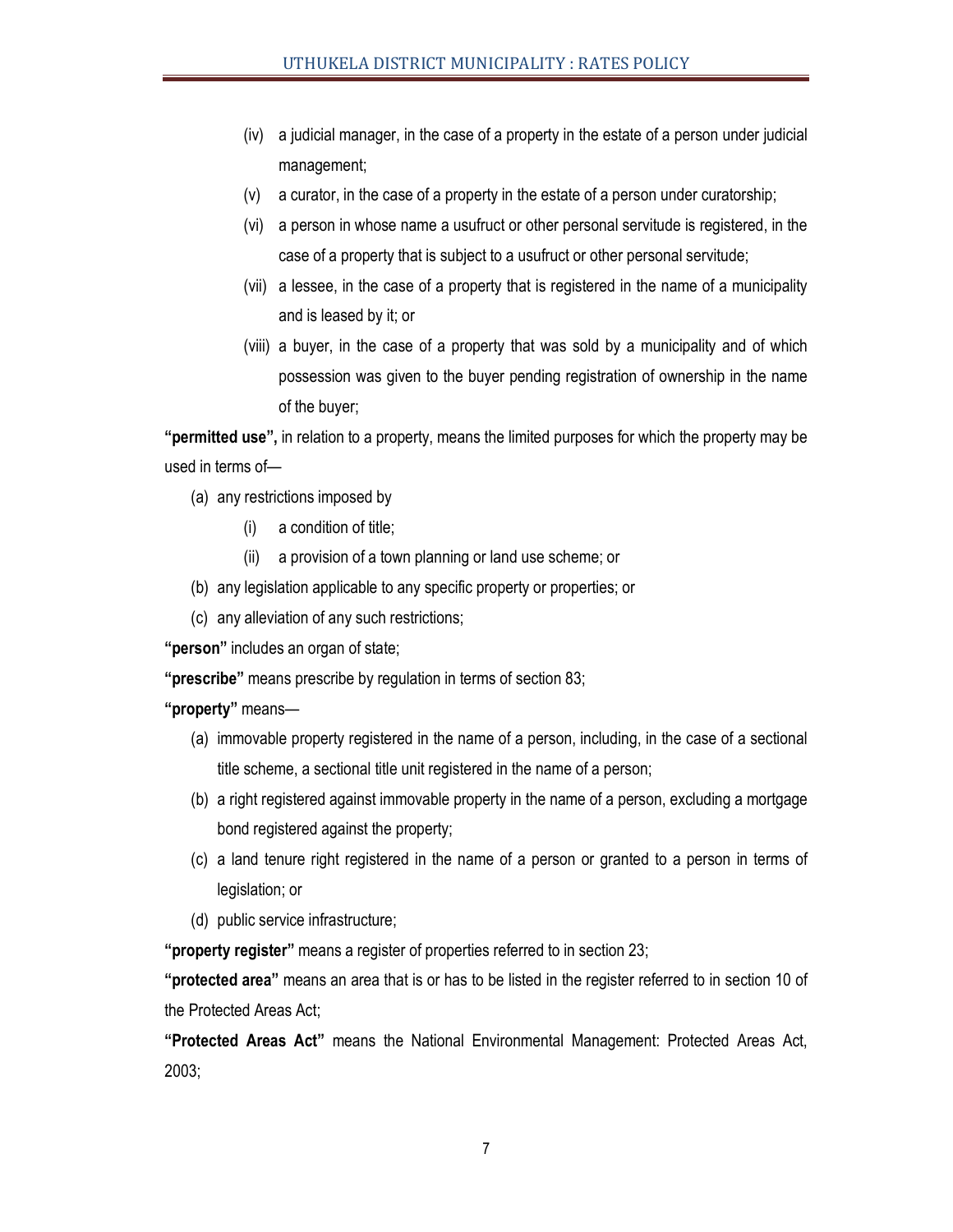**"publicly controlled"** means owned by or otherwise under the control of an organ of state, including—

- (a) a public entity listed in the Public Finance Management Act, 1999 (Act No. 1 of 1999);
- (b) a municipality; or
- (c) a municipal entity as defined in the Municipal Systems Act (Act No 32 of 2000);

**"public service infrastructure"** means publicly controlled infrastructure of the following kinds:

- (a) national, provincial or other public roads on which goods, services or labour move across a municipal boundary;
- (b) water or sewer pipes, ducts or other conduits, dams, water supply reservoirs, water treatment plants or water pumps forming part of a water or sewer scheme serving the public;

( c) power stations, power substations or power lines forming part of an electricity scheme serving the public;

- (d) gas or liquid fuel plants or refineries or pipelines for gas or liquid fuels, forming part of a scheme for transporting such fuels;
- (e) railway lines forming part of a national railway system;
- (f) communication towers, masts, exchanges or lines forming part of a communications system serving the public;
- (g) runways or aprons at national or provincial airports;
- (h) breakwaters, sea walls, channels, basins, quay walls, jetties, roads, railway or infrastructure used for the provision of water, lights, power, sewerage or similar services of ports, or navigational aids comprising lighthouses, radio navigational aids, buoys, beacons or any other device or system used to assist the safe and efficient navigation of vessels;
- (i) any other publicly controlled infrastructure as may be prescribed; or
- (j) a right registered against immovable property in connection with infrastructure mentioned in paragraphs (a) to (i);

**"rate"** means a municipal rate on property envisaged in section 229 (1) (a) of the Constitution of the Republic of South Africa, 1996;

**"rateable property"** means property on which a municipality may in terms of section 2 levy a rate, excluding property fully excluded from the levying of rates in terms of section 17 of the Act;

**"rebate",** in relation to a rate payable on a property, means a discount granted in terms of section 15 on the amount of the rate payable on the property;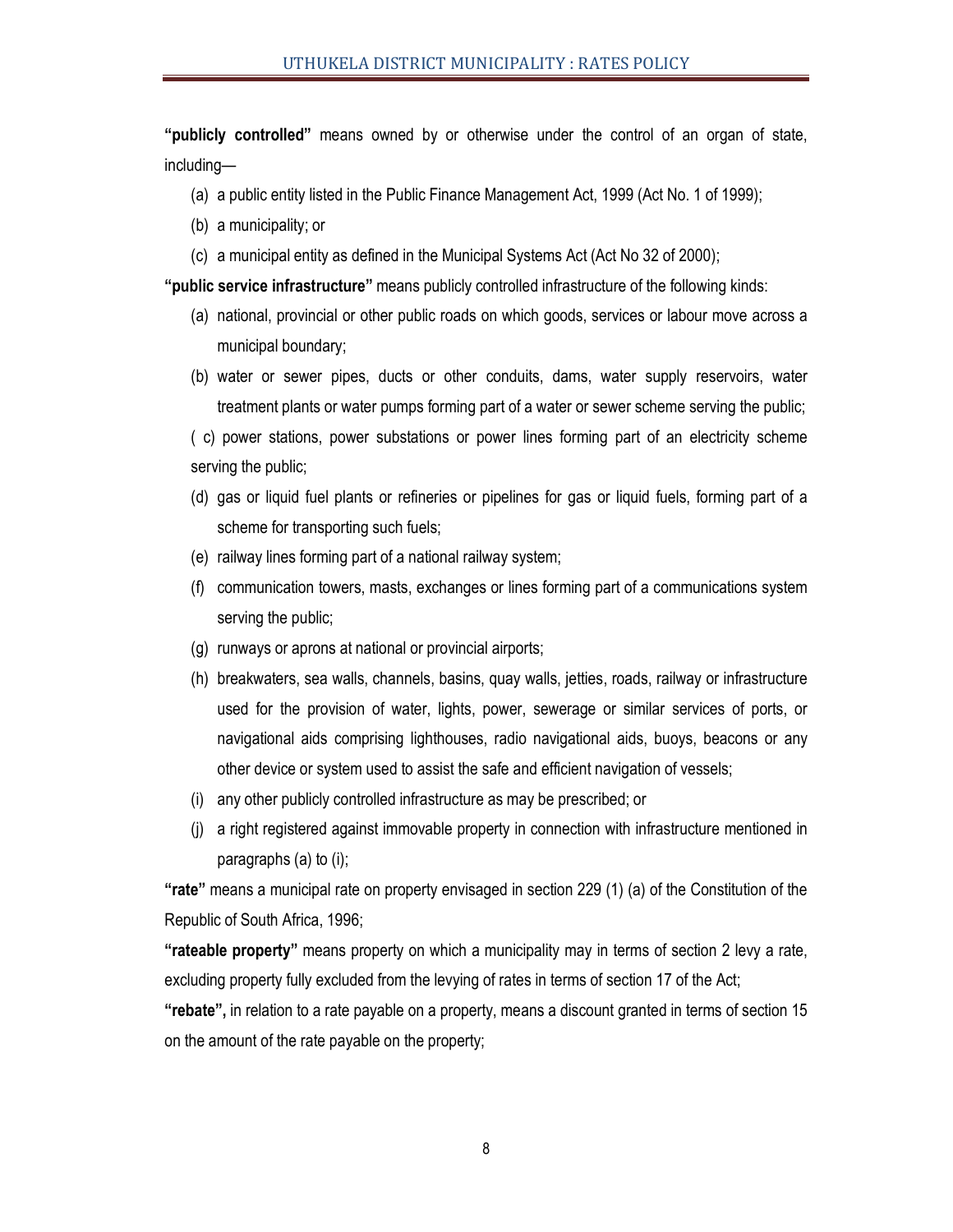**"reduction"**, in relation to a rate payable on a property, means the lowering granted in terms of section 15 of the amount for which the property was valued and the rating of the property at that lower amount;

**"register"**—

- (a) means to record in a register in terms of—
	- (i) the Deeds Registries Act, 1937 (Act No. 47 of 1937); or
	- (ii) the Mining Titles Registration Act, 1967 (Act No. 16 of 1967); and
- (b) includes any other formal act in terms of any other legislation to record—
	- (i) a right to use land for or in connection with mining purposes; or
	- (ii) a land tenure right;

**"residential property"** means a property included in a valuation roll in terms of section 48 (2) (b) as residential;

**"Sectional Titles Act"** means the Sectional Titles Act, 1986 (Act No. 95 of 1986);

**"sectional title scheme"** means a scheme defined in section 1 of the Sectional Titles Act;

**"sectional title unit"** means a unit defined in section 1 of the Sectional Titles Act;

**"specified public benefit activity"** means an activity listed in item 1 (welfare and humanitarian),

item 2 (health care) and item 4 (education and development) of Part 1 of the Ninth Schedule to the Income Tax Act (Act No 55 of 1962);

**"state trust land"** means land owned by the state—

- (a) in trust for persons communally inhabiting the land in terms of a traditional system of land tenure;
- (b) over which land tenure rights were registered or granted; or
- (c) which is earmarked for disposal in terms of the Restitution of Land Rights Act, 1994 (Act No. 22 of 1994);

**"this Act"** includes regulations made in terms of section 83 of Act 6 of 2004;

(a) In this Act, a word or expression derived from a word or expression defined in subsection (1) has a corresponding meaning unless the context indicates that another meaning is intended.

#### **Other Definitions**

- **"agricultural property**" means a property used for agricultural purposes and shown as such in the valuation roll excluding a property used for the purpose of eco-tourism or for the trading in or hunting of game.
- **"arrear rates"** means any rates which remain unpaid after the due date for payment.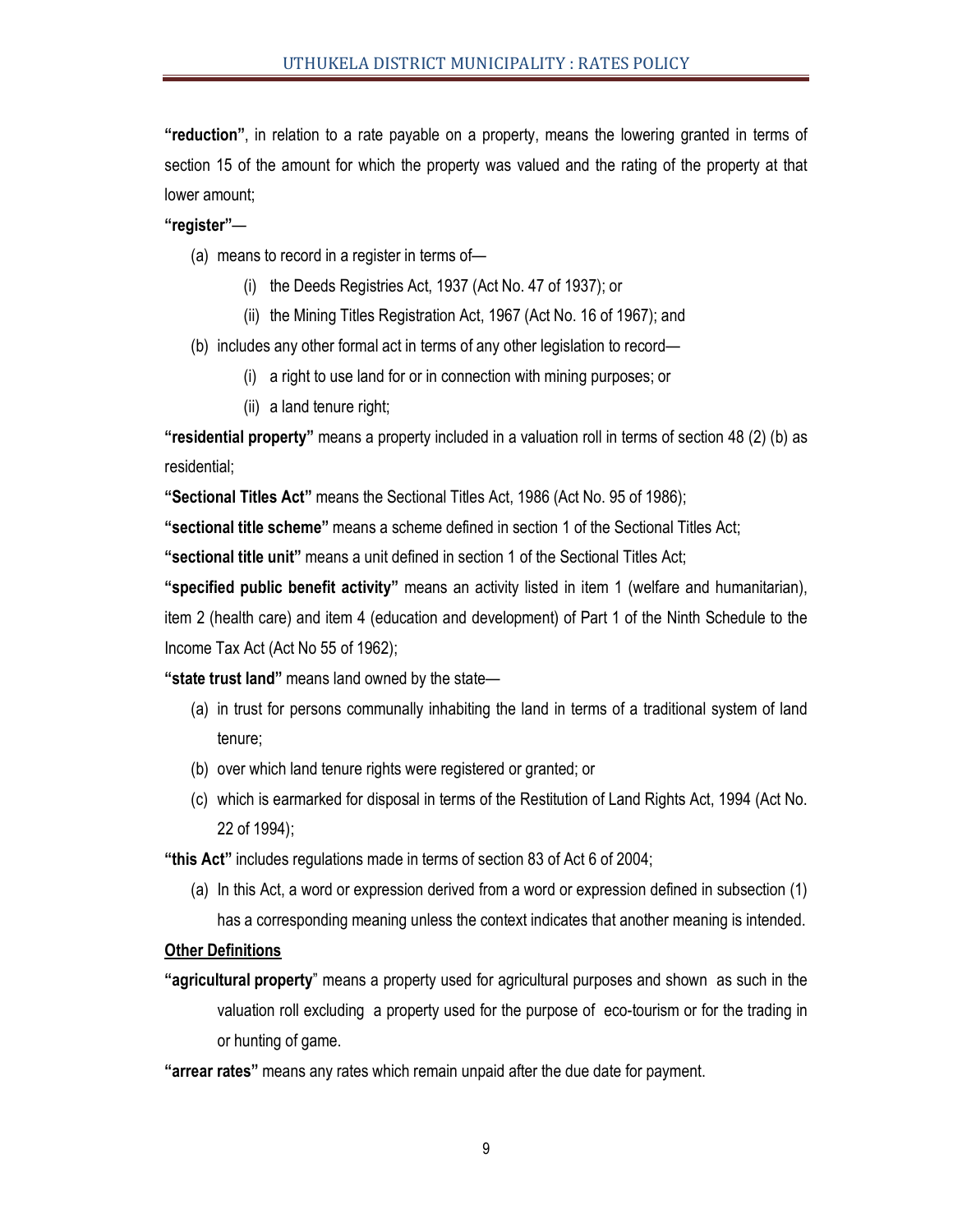**"child"** means 18 years or younger

**"child" headed household"** means any child of the owner of the property who is responsible for the care of siblings or parents

**"disabled"** means a person who qualifies to receive relief in terms of the Social Services Act, 1992 (Act No. 59 of 1992) or has been certified as disabled by a medical practitioner;

**"Indigent owner"** means an owner of property who is in permanent occupation of the property and in registered as an indigent in terms of the municipality's indigent policy.;

**"MPRA"** means the Municipal Property Rates Act, 6 of 2004 (Act. No. 6 of 2004)

**"the Municipality"** means Uthukela District Municipality;

**"owners of property in an area affected by a disaster**" means owners of property situated within an area affected by:

- (a) a disaster within the meaning of the Disaster Management Act 57 of 2002;
- (b) any other serious adverse social or economic conditions;

**"pensioner"** means

- (a) a person 60 years or older; or
- (b) a person who has been medically boarded

**"primary property"** means the property at which the owner permanently resides

 **"Residential property**" means any property used for living purposes which forms a living unit that is used as a dwelling for human habitation purposes, or a multiple number of such units but excludes:

- o a hotel, or
- $\circ$  an accommodation establishment including a bed and breakfast; or
- $\circ$  a dwelling where more than one third is used for other purposes

**"right of Extension"** means a right of extension registered in terms of a Sectional Title Scheme

**"Sectional Title Scheme"** means any scheme in terms of the Sectional Tiles Act

**"non-profit organization"** means any organization which is registered in terms of the Non- profit Organizations Act.

**"unemployed"** means any person who qualifies to register in terms of the municipality's indigent policy;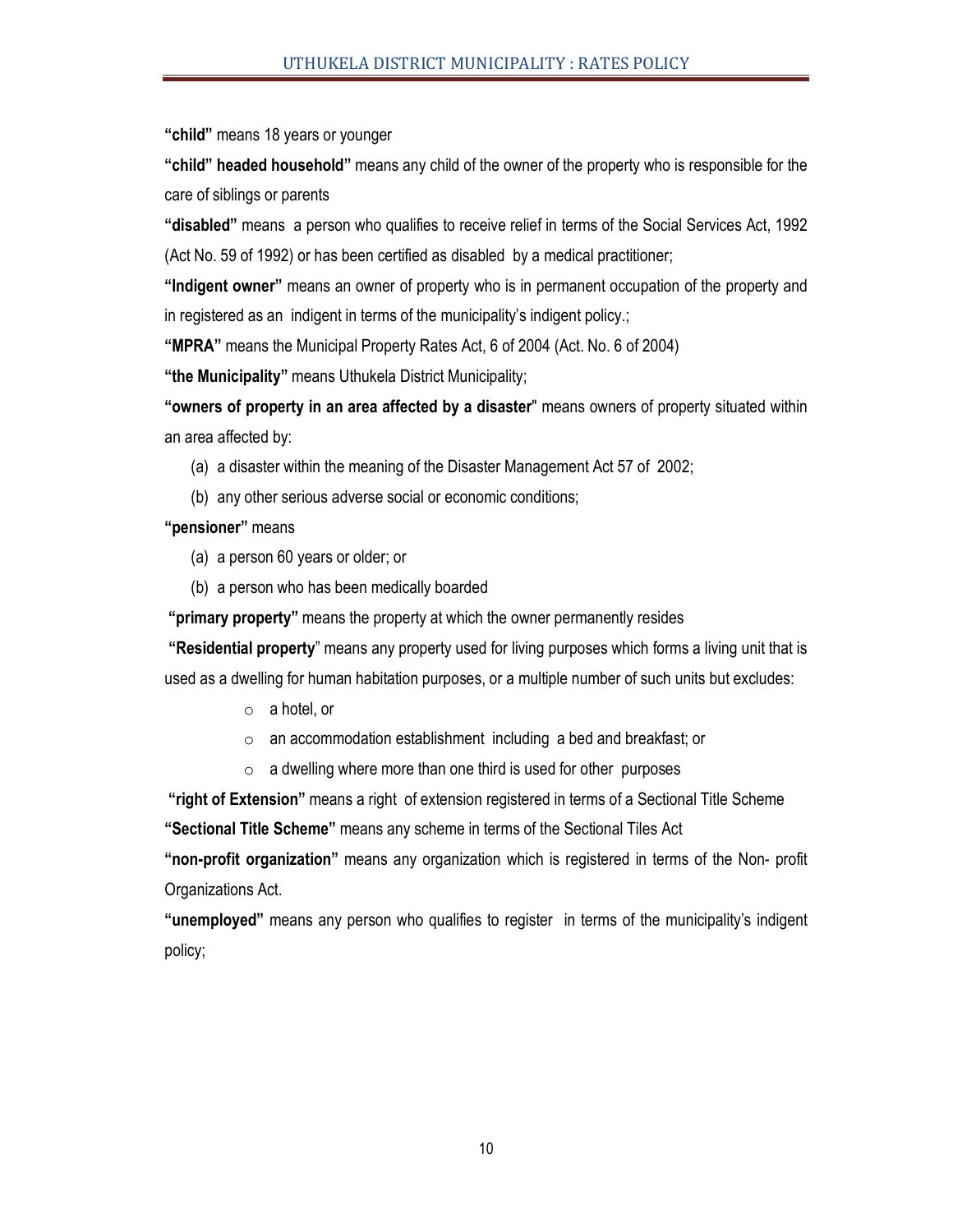# 1. **IMPLEMENTATION OF AND EFFECTIVE DATE**

- 1.1 This policy takes effect from 1 July 2009 being the effective date of the first valuation roll prepared by the municipality in terms of the MPRA and must accompany the municipality's budget for the financial year**.**
- 1.2 The Rates Policy will be reviewed annually, and if necessary amended by the Municipality such amendments to be effected in conjunction with the Municipality's annual budget in terms of Sections 22 and 23 of the Municipal Financial Management Act.
- 1.3 The Municipality has adopted by-laws to give effect to the implementation of its Rates policy and such by-laws must be read in conjunction with this policy. The rates by-laws may differentiate between:
	- 1.3.1 categories of properties; and
	- 1.3.2 categories of owners of properties.
- 1.4 The by-laws adopted in terms of Item 1.3 may be reviewed annually, and if necessary be amended by the Municipality, in conjunction and in accordance with the Rates Policy.

# **2. THE PURPOSE OF THIS POLICY**

The purpose of this policy is to:

- 2.1 ensure compliance with the provisions section 3 of the Municipal Property Rates Act, 2004 (Act No. 6 of 2004);
- 2.2 determine the methodology and prescribe procedures for the implementation of the Act;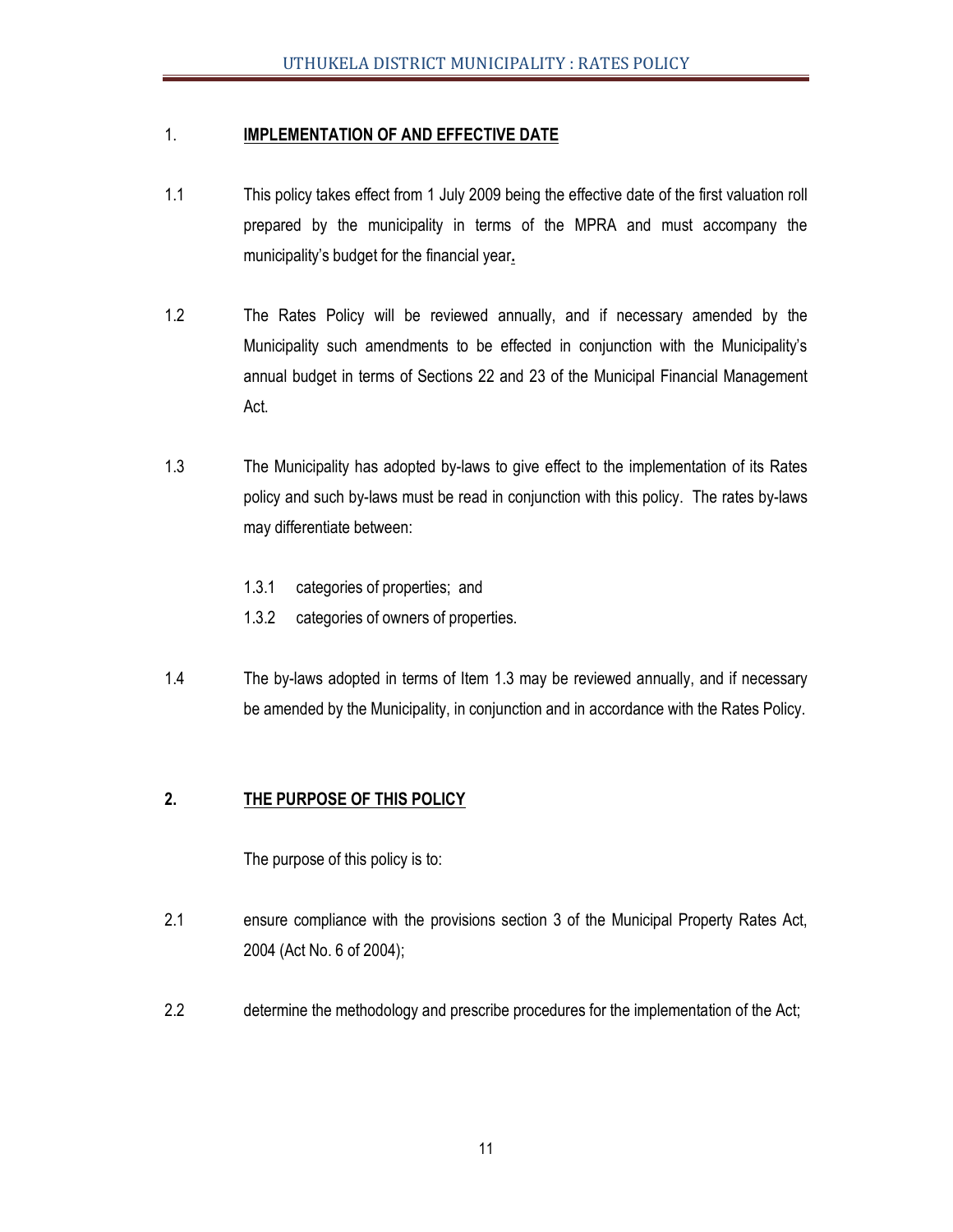- 2.3 determine criteria to be applied for the levying of differential rates for different categories of properties;
- 2.4 determine or provide criteria for the determination of categories of properties and categories of owners of properties;
- 2.5 determine the principles and criteria to be applied for granting relief from payment of rates;
- 2.6 determine how the municipality's powers must be exercised in relation to multipurpose properties;
- 2.7 determine how the municipality's powers must be exercised in relation to levying differential rating;
- 2.8 identify which categories of properties the municipality has elected not to rate as provided in section 7 of the act;

# **3 MARKET VALUE**

- 3.1 All properties are valued at market value in terms of the provisions of section 46 of the MPRA.
- 3.2 In assessing the market value, the Municipal Valuer may take cognizance of any guidelines or recommendations issued by the South African Institute for the Valuers, the KwaZulu-Natal Department of Local Government and Traditional Affairs and/or the National Department of Local Government or any other recognized government or Institution.

# **4 RATE RANDAGE**

 The Municipality will, by resolution, as part of each annual budget process, determine a rate as a cent in the rand, based on the property value appearing in the valuation roll applicable to that financial year.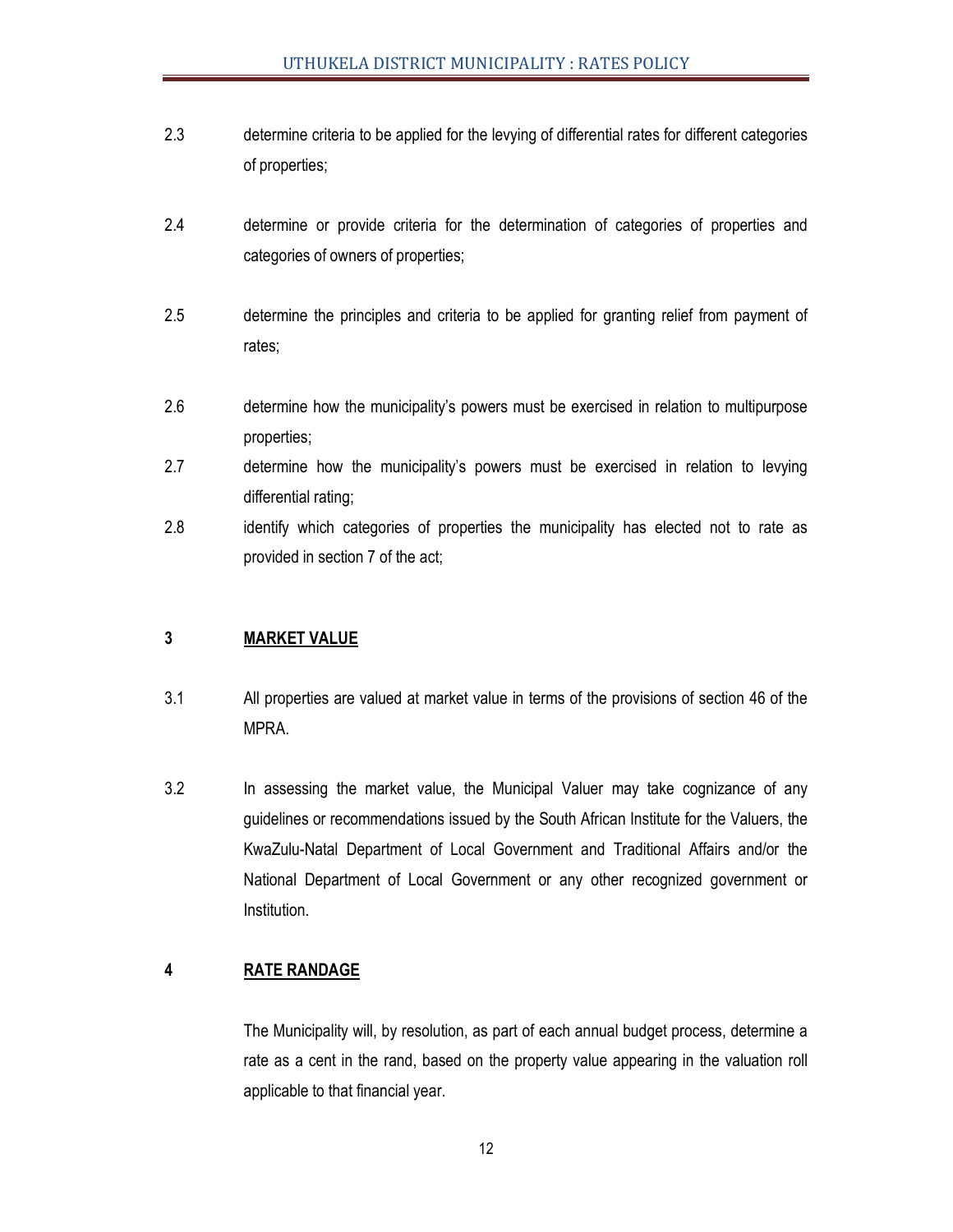# **5 BASIC DECISIONS AROUND RATING**

- 5.1 This municipality has resolved:
	- 5.1.1 to levy rates on all rateable property in its area of jurisdiction.
	- 5.1.2 that the date of implementation is 1 July 2009.
	- 5.1.3 that the date of valuation is 1 July 2008
	- 5.1.4 that it may levy different cents in the rand for different categories of rateable property subject to the act and any prescribed ratios in respect of rate randage.
	- 5.1.5 that the category of property will be determined based on the actual use of the property. A change of use may result in a change in the category of property.
	- 5.1.6 that the valuations for multiple purpose usage will be based on the dominant use of the property.
	- 5.1.7 that it may rate public service infrastructure.
	- 5.1.8 that in terms of the act, in addition to those defined in the act as the owner , to regard the following persons as the owner of a property in the following cases:

 5.1.8.1 A trustee, in the case of a property in a trust excluding state trust land;

 5.1.8.2 An executor or administrator, in the case of property in a deceased estate;

 5.1.8.3 A trustee or liquidator, in the case of a property in an insolvent estate or in liquidation

 5.1.8.4 A judicial manager, in the case of property in the estate of a person under judicial management

 5.1.8.5 A curator, in the case of a property in the estate of a person under curatorship

 5.1.8.6 Persons in whose name the following personal rights are registered:

 5.1.8.6.1 Holders of a right of extension registered in terms of a section title scheme;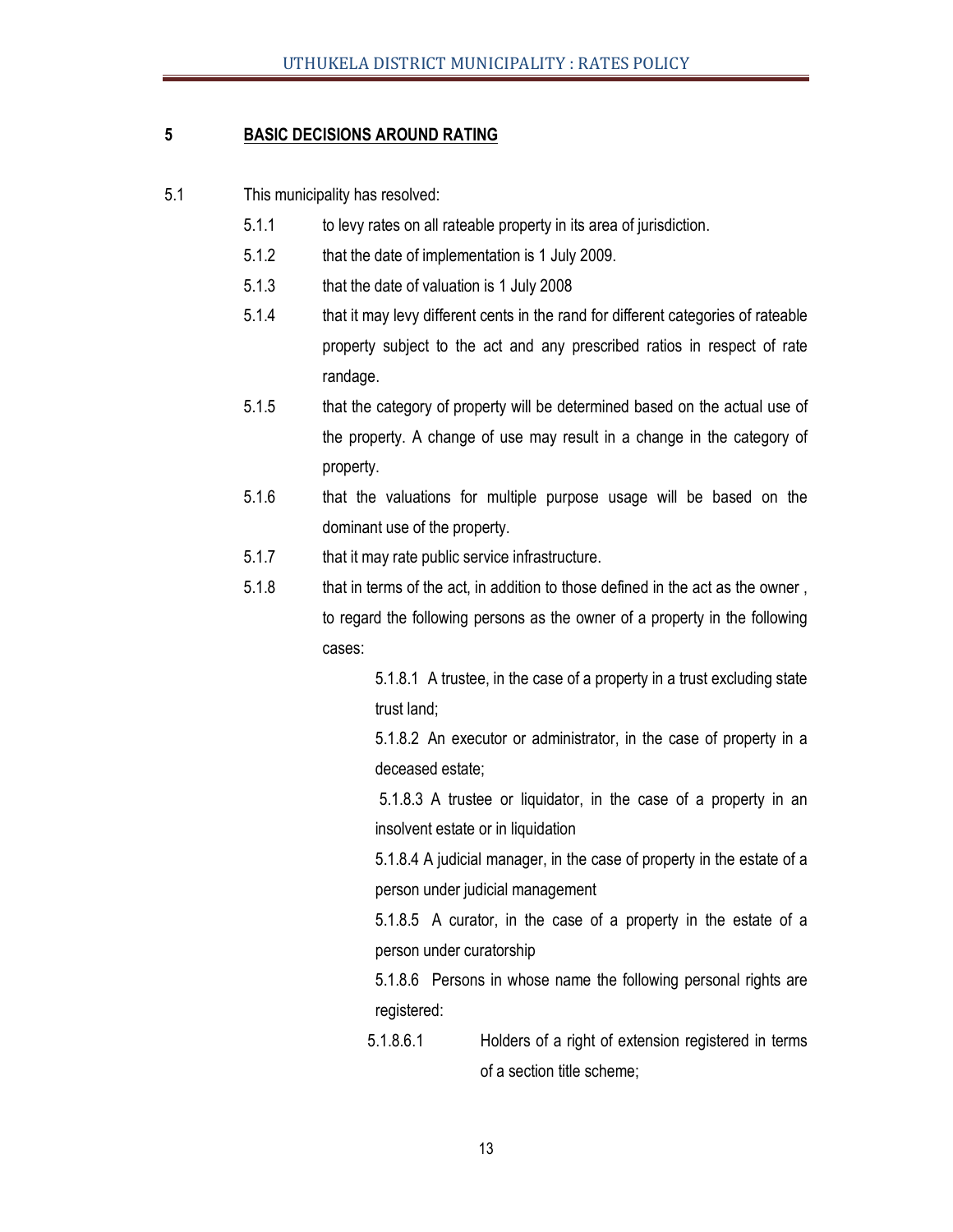5.1.8.6.2 A lessee, in the case of property that is registered in the name of a municipality and is leased by it; 5.1.8.6.3 A buyer, in the case of property that was sold by the municipality and of which possession was given to the buyer pending registration of ownership in the name of a buyer.

# **6. CATEGORIES OF PROPERTIES AND CRTIERIA FOR ASSESSING THE CATEGORIES**

- 6.1 In determining the categories of properties based on actual use, the Municipality has determined the following categories:
	- 6.1.1 Properties used for agricultural purposes
	- 6.1.2 Commercial and business
	- 6.1.3 Industrial
	- 6.1.4 Residential
	- 6.1.5 Municipal use
	- 6.1.6 Public Service Infrastructure
	- 6.1.7 State and Trust Land
	- 6.1.8 Properties acquired by a land reform beneficiary
	- 6.1.9 Properties on which national monuments are proclaimed and used for such
	- 6.1.10 Properties used for any specific public benefit activities listed in Part 1 of the Ninth Schedule to the Income Tax Act
	- 6.1.11 Properties used for multiple purposes
	- 6.1.12 Properties used for crèche purposes
	- 6.1.13 Properties used for clinic purposes
	- 6.1.14 Properties used for library purposes
	- 6.1.15 Properties used for post office purposes
	- 6.1.16 Properties used for police station purposes
	- 6.1.17 Properties used for magistrates courts
	- 6.1.18 Properties used for education purposes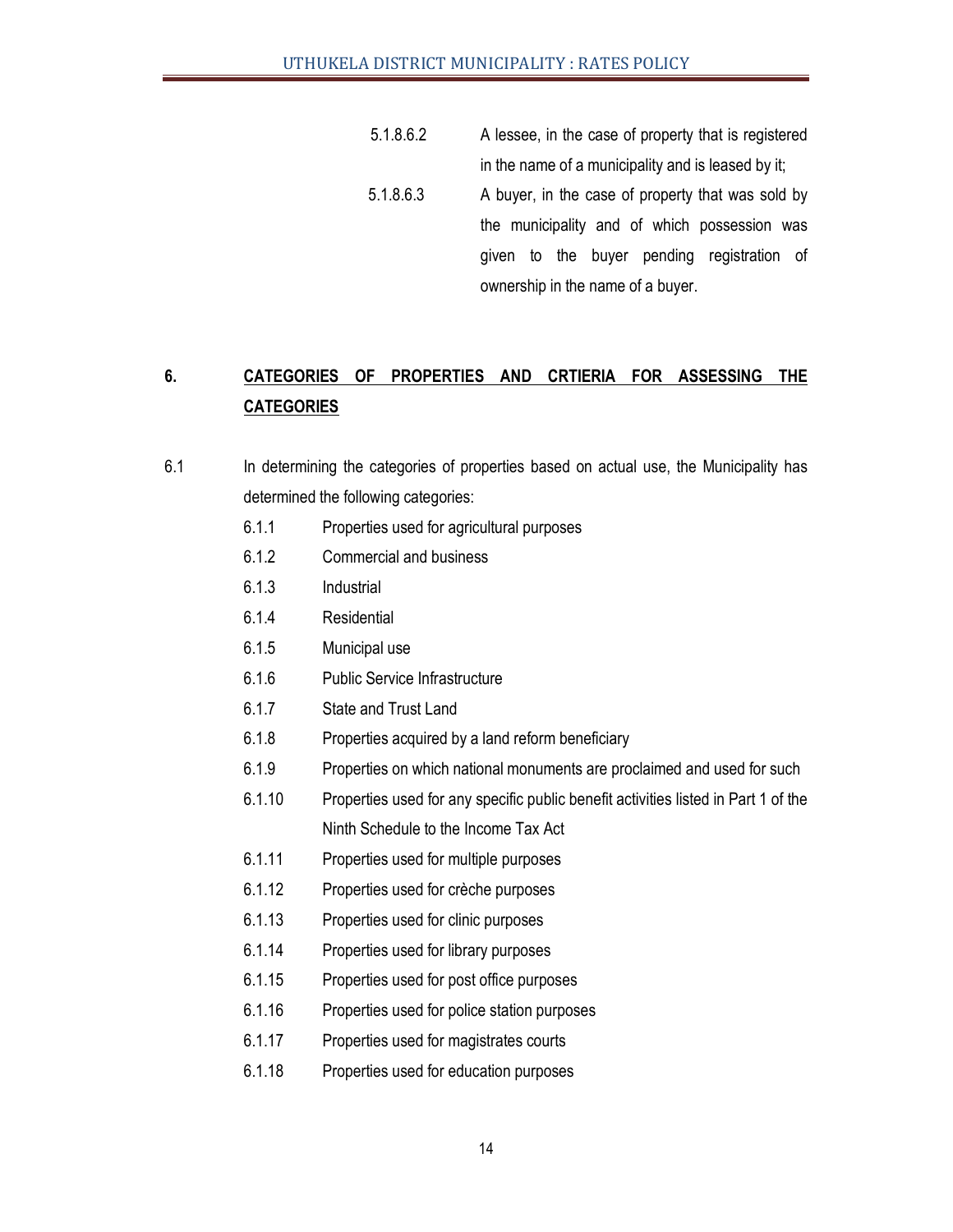- 6.1.19 Properties used for place of worship purposes
- 6.1.20 Properties used for sport facility purposes
- 6.1.21 Properties used for cemeteries
- 6.1.22 Properties used for racetrack
- 6.1.23 Properties used for quarry
- 6.1.24 Properties used for zoo and/or game reserve
- 6.1.25 Sectional Title properties
- 6.1.26 A Real Right of Extension registered in terms of a Sectional Titles Scheme
- 6.1.27 Rural Communal Land
- 6.1.28 Nature Reserve /National Park/Conservation
- 6.1.29 State and Trust land
- 6.1.30 Bed and breakfast establishments
- 6.2 In determining whether a property is used for agricultural purposes, cognizance shall be taken of the following:
	- 6.2.1 Whether the usage is that of a bone fide farm by way of a business or commercial farming
	- 6.2.3 Whether the dominant use excludes any of the categories listed in 6.1.2- 6.1.28 above;
	- 6.2.4 Whether the property has been zoned for agricultural usage;
	- 6.2.5 The usage reflected on the aerial photography of the property, the adjacent properties and properties in the immediate proximity;
	- 6.2.6 Whether the property is situated outside of a township and/or is regarded as being a "rural" property
	- 6.2.7 The access to the property;
	- 6.2.8 Whether the property is subject to the provisions of the Subdivision of Agricultural Land Act 1970 (Act No. 79 of 1970)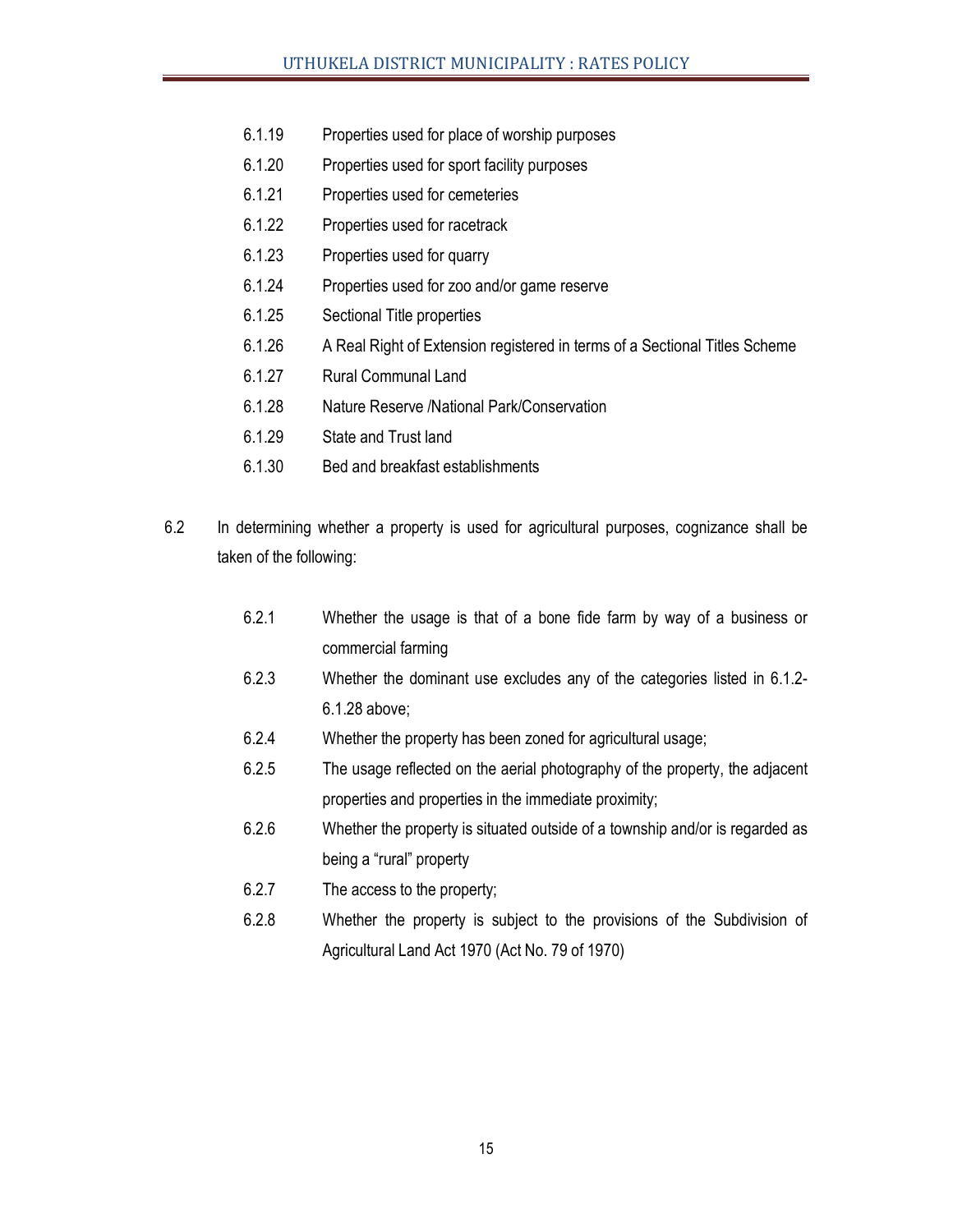# **7 MULTIPLE PURPOSE PROPERTIES**

Properties used for multiple purposes will be categorized according to the dominant usage.

- 7.1 In considering what constitutes the dominant use, the Municipal Valuer will assess the primary use to which the property is put and determine the category of use based on this primary usage. In assessing what constitutes the primary/dominant usage the Municipal Valuer shall:
	- 7.1.1 establish the largest measured extent under the primary usage (land and/or buildings) and assign that usage to the applicable category in clause 6 above; or
	- 7.1.2 determine the highest gross rental of usage (land and/or buildings) and assign that usage to the applicable category in clause 6 above;
- 7.2 Once the multiple purpose property has been assigned to its category of usage:
	- 7.2.1 the value will be assessed based on that usage; and
	- 7.2.2 The rate randage applicable to that category of property will be applied for rating purposes;
- 7.3. The provisions of sub paragraphs 7.1- 7.2 shall not apply to Rural Communal and State Trust land.
- 7.4 In determining the category into which vacant land shall fall, the following criteria shall be applied:
	- 7.4.1 If the property is being used, it shall be assigned to the category for which it is being used;
	- 7.4.2 If the property is not being used, and it is zoned, it shall be assigned to the category which most closely matches the zoned usage;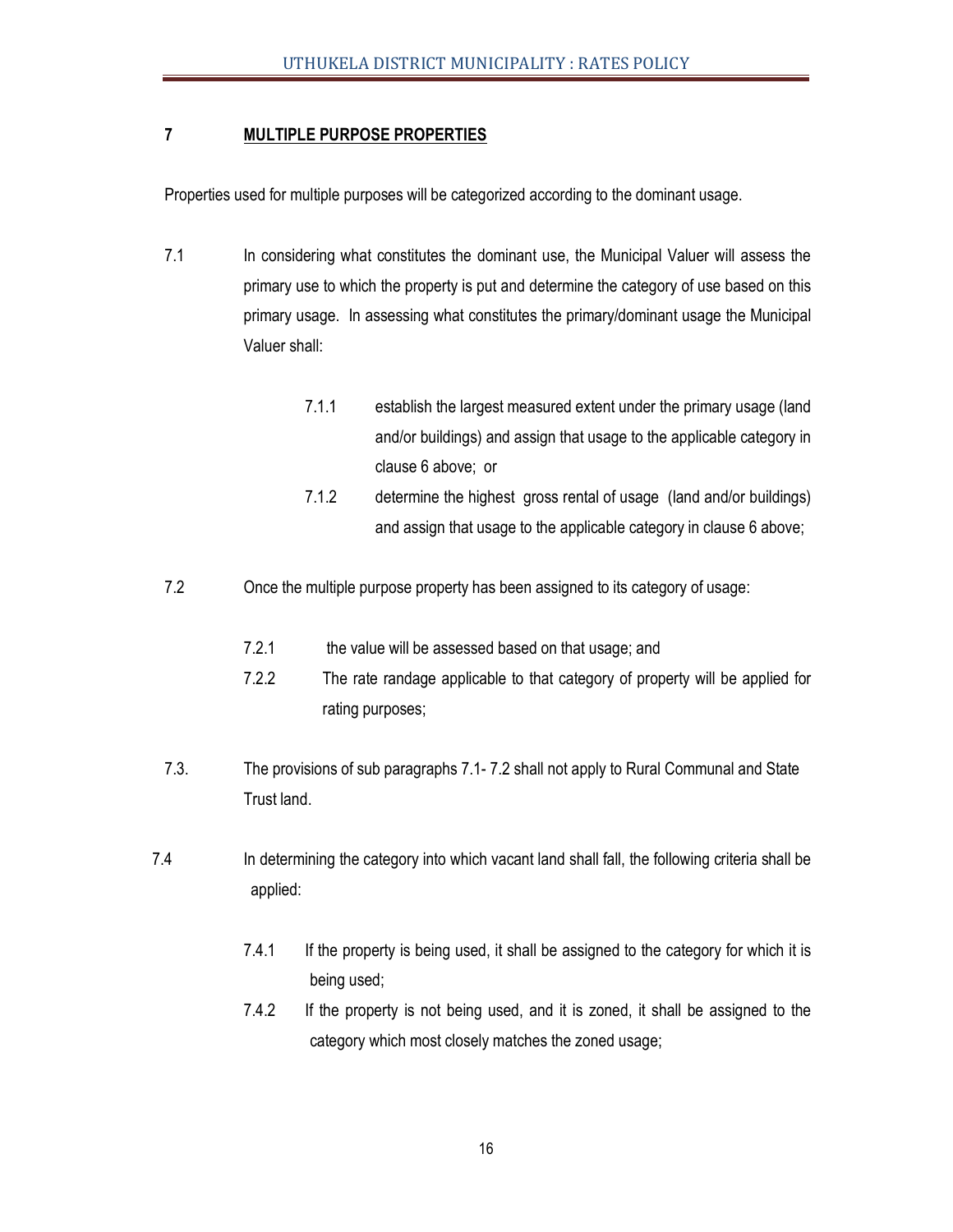- 7.4.3 Where the property is not zoned it shall be assigned to the category based on its highest and best potential as determined by the Municipal Valuer.
- 7.5 In the case where the dominant use is exempt from the payment or rates, and the remainder of the property is used for another purpose/s, the remainder will be assessed on that usage/s and categorized as a multiple use.
- 7.6 In the case of State and Trust Land and Rural Communal Land the different usage will be assessed pro rata and assigned to a category.

# **8. RATES RELIEF**

- 8.1 The municipality has considered the need to grant relief to certain ratepayers (including the poor) with a view to providing for appropriate measures to alleviate the impact of the rates burden on them;
- 8.2 The municipality may only grant rates relief in the form of:
	- 8.2.1 a rebate of the rates; and/or
	- 8.2.2 a reduction in the property value on which rates will be raised;
	- 8.2.3 an exemption from rating.
- 8.3 Rates relief may only be granted to:
	- 8.3.1 a category of property, or
	- 8.3.2 a category of owner of property

 and the municipality may not grant relief to the owners of properties on an individual basis.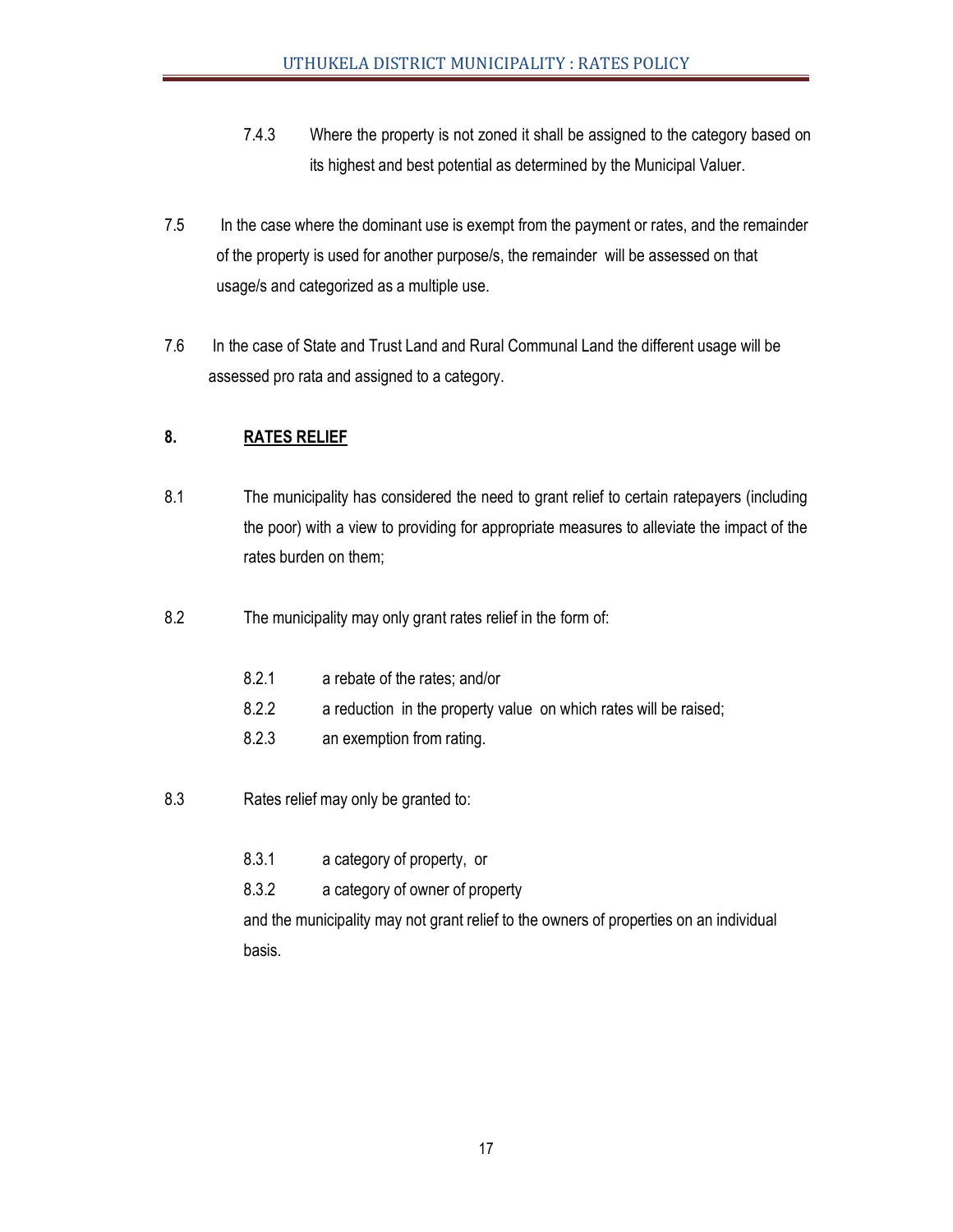# **9 CATEGORIES OF OWNERS ENTITLED TO RELIEF**

- 9.1 This municipality has identified the *categories of owners* below who may benefit from rates relief:
	- 9.1.1 indigent owners;
	- 9.1.2 a person who has been medically boarded;
	- 9.1.3 pensioners;
	- 9.1.4 owners of property situated within an area affected by:
		- 9.1.4.1 a disaster within the meaning of the Disaster Management Act 57 of 2002;
			- 9.1.4.2 any other serious adverse social or economic conditions;
	- 9.1.5 owners of residential properties below a market value determined by the Municipality;
	- 9.1.6 Public benefit organizations who conduct the following specified public benefit activities:
		- 9.1.6.1 welfare and humanitarian; or
		- 9.1.6.2 health care; or
		- 9.1.6.3 education; and
		- 9.1.6.4 are registered in terms of the Income Tax Act for tax reductions because of the activities referred to in (9.1.6);
	- 9.1.7 minor children who are the head of a household as defined in child headed household;
	- 9.1.8 disabled persons;
	- 9.1.9 unemployed;
	- 9.1.10 any other category as may be determined by the Municipality by resolution.
	- 9.1.11 Non-profit organizations registered in terms of the non-profit organizations act who's activities are not of a public and charitable nature as may be specified by the municipality from time to time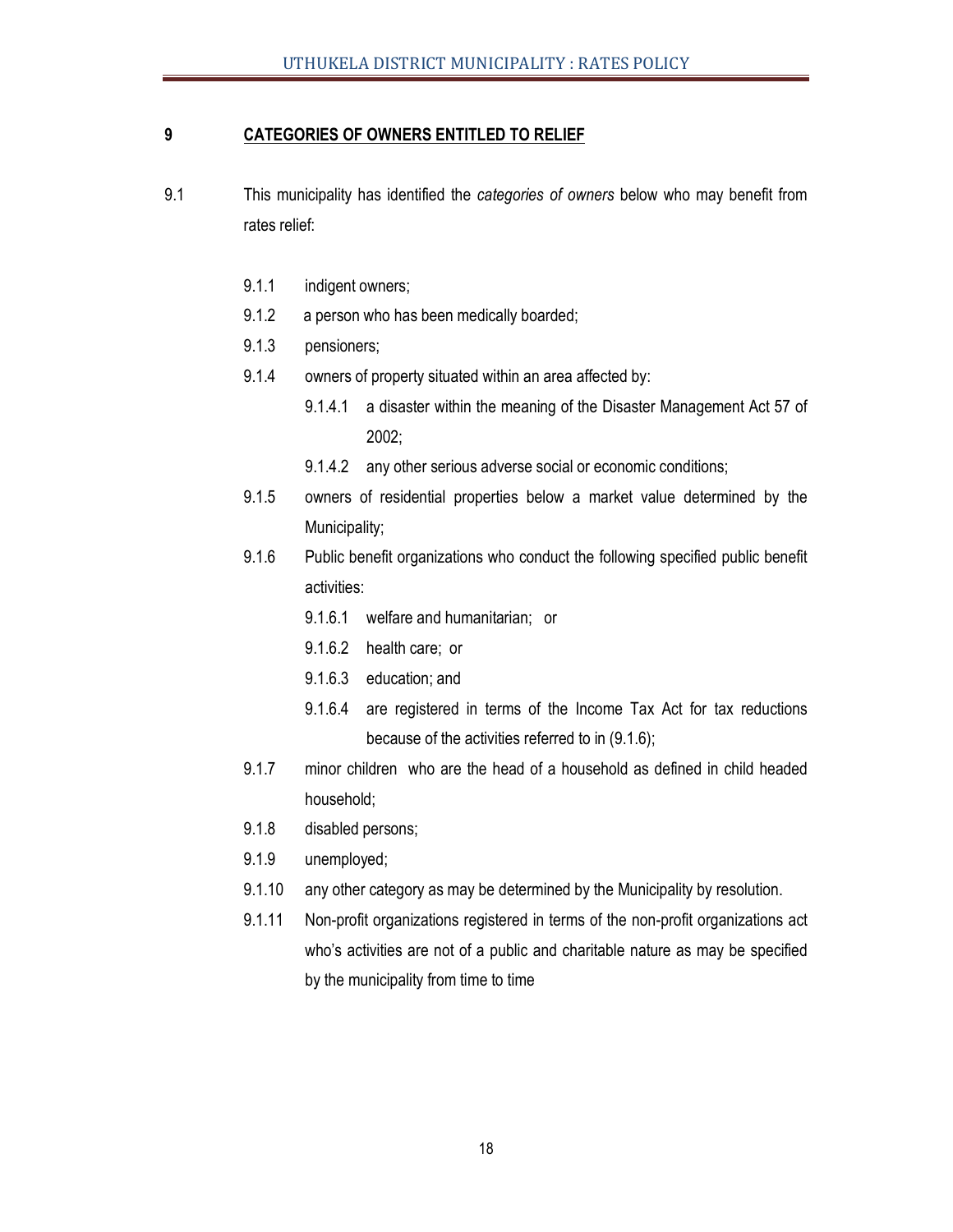# **10 EXEMPTIONS**

### 10.1 EXEMPTIONS GRANTED TO CATEGORIES OF PROPERTIES

The Municipality may exempt in total, from payment of rates the following categories of properties:

- 10.1.1 Property registered in the name of and used primarily as a place of public worship by a religious community including one official residence also registered in the name of that community, which is occupied by an office bearer who officiates at services at that place of public worship.
- 10.1..2 Property which may be registered in the name if the Ingonyama Trust Board, the Sate or a Trust, which is used primarily as a place of public worship by a religious community including an official residence, which is occupied by an office bearer who officiates at services at that place of public worship.

#### 10.2 EXEMPTIONS GRANTED TO CATEGORIES OF OWNERS OF PROPERTIES

The Municipality has resolved to exempt from the payment of rates the following categories of owners of properties:

- 10.2.1 Properties owned by public benefit organizations which are used for any specific public benefit activities listed in Part 1 of the  $9<sup>th</sup>$  Schedule to the Income Tax Act;
- 10.3 All applications for exemptions shall be granted on an annual basis upon written application on the prescribed form as follows:
	- 10.3.1 application for each financial year must be lodged in the prescribed format with the Municipal Manager on or before the date specified by the Municipality;
	- 10.3.2 in the case of public benefit organizations upon proof of:
		- 10.3.2.1 registration in terms of the requirements of the Income Tax Act; and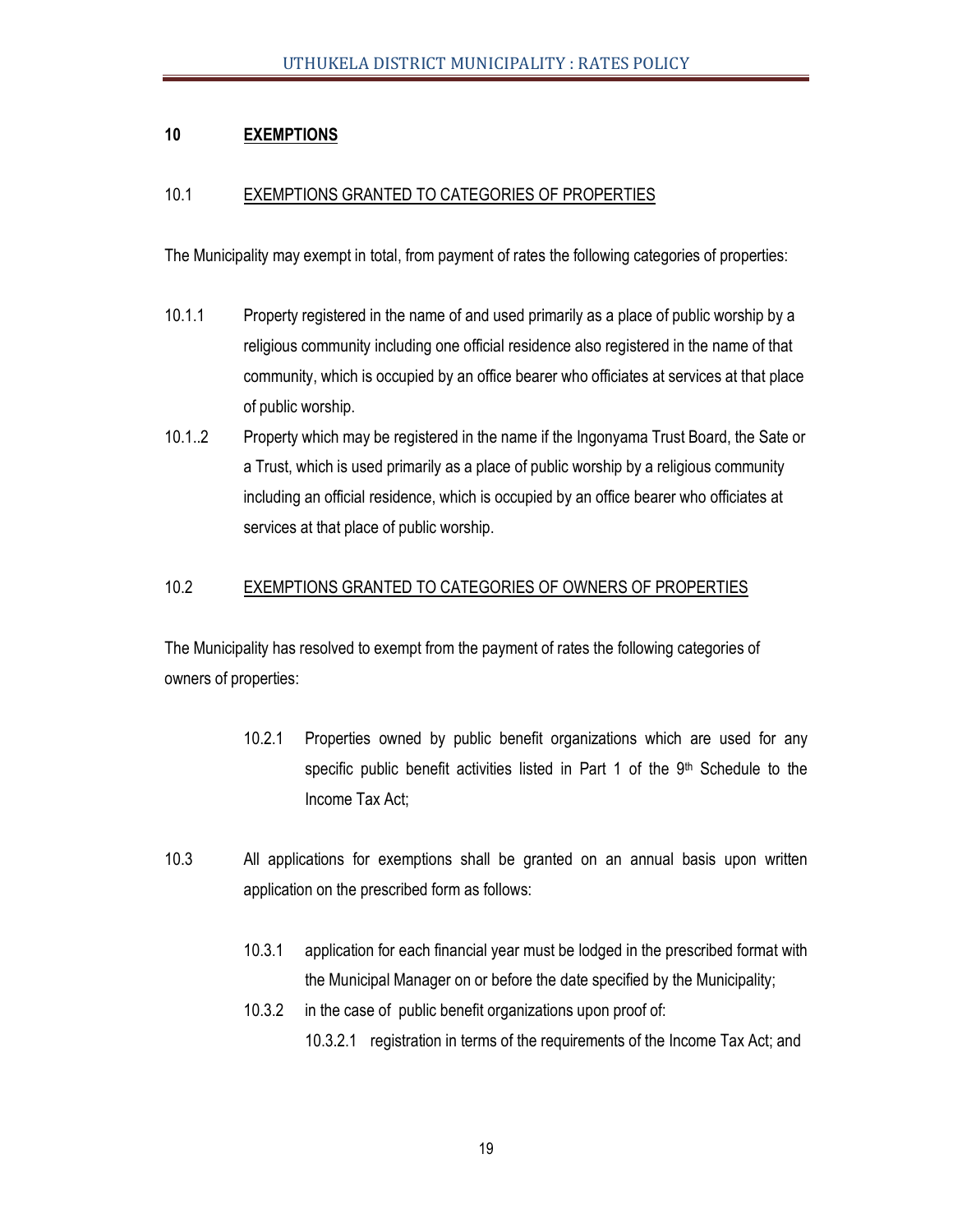- 10.3.2.2 an affidavit signed by the chairperson or secretary of the public benefit organization or nonprofit organization before a Commissioner of Oaths that the property is used primarily for the specified public benefit activities and purposes of the said public benefit organization;
- 10.3.3 in the case of a religious community upon proof of submission:
- 10.3.3.1 that the property is used primarily as a place of public worship; and
	- 10.3.3.2 that the property is registered in the name of the applicant by producing a copy of a title deed issued by the Deeds Registry within the last 2 months; and
	- 10.3.3.3 an affidavit signed by the person officiating at the place of worship that the property occupied as the residence is occupied by the office bearer who officiates at services at that place of worship;
- 10.4 The Municipality may on application grant an exemption to any portion of a property owned by any person and which is:
	- 10.4.1 used primarily as a place of public worship; and
	- 10.4.2 in the case of any residence, occupied by an office bearer who officiates at services at that place of worship;

provided that the provisions of clauses 10.3.3.1-10.3.3 above apply mutates mutandis

10.5 The Municipality reserves the right to specify such other requirements as the Municipal manager deems necessary from time to time.

#### **11**. **REDUCTIONS**

11.1 It is recorded that the municipality is precluded from levying rates on the following categories determined by the municipality: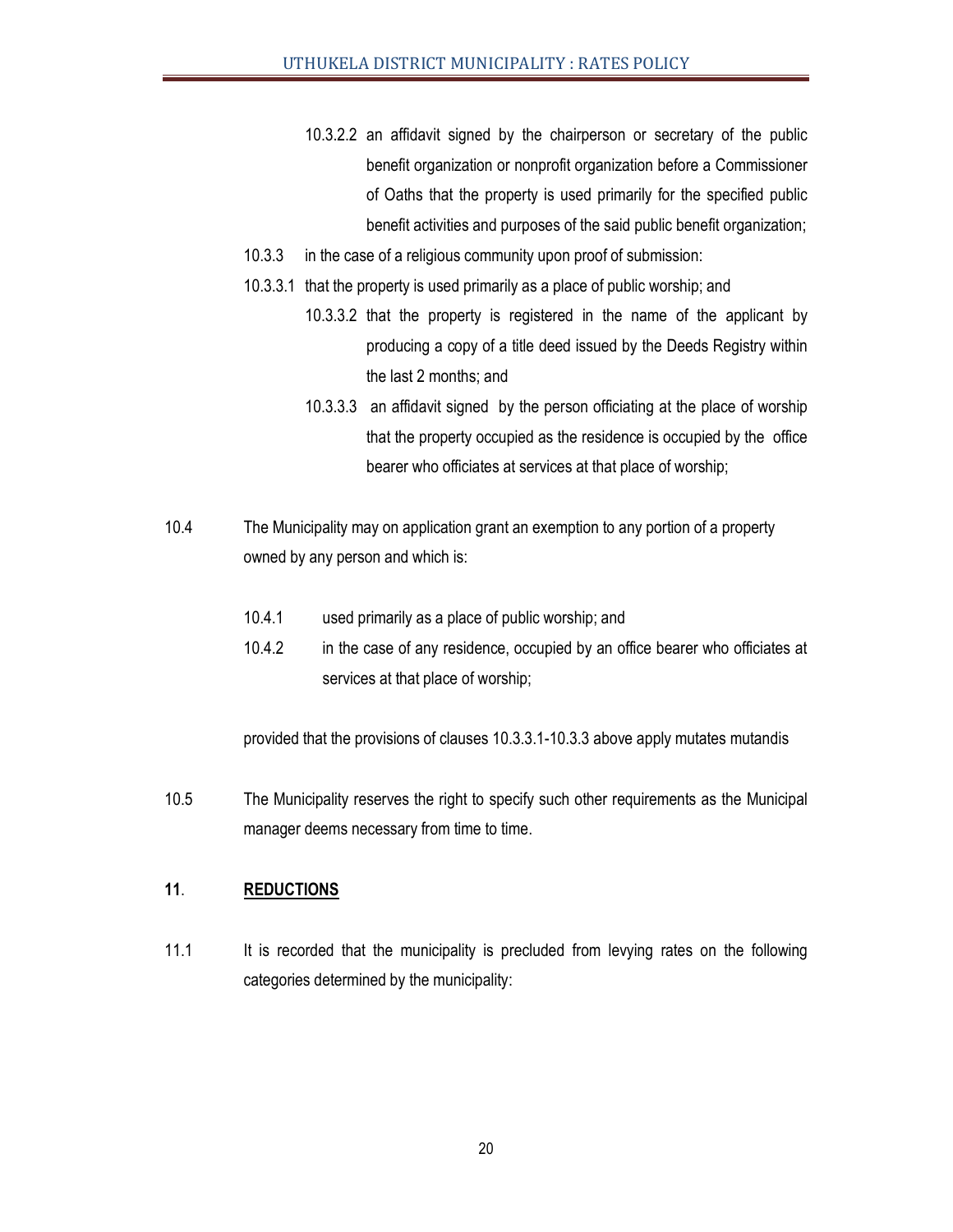- 11.1.1 the first R15 000 of the market value of a property assigned in the valuation roll or supplementary valuation roll of a municipality for residential properties in terms of section 17(1)(h) of the Act;
- 11.1.2 the first R15 000 of the market value of a property assigned in the valuation roll or supplementary valuation roll of a municipality for multi purposes, relating to that portion used for residential purposes only;
- 11.1.3 On the first 30% of the market value of a property assigned in the valuation roll or supplementary valuation roll of a municipality for Public Service Infrastructure in terms of section 17(1)(a) of the Act
- 11.2 The municipality may resolve to further reduce the value upon which rates will be levied by an amount determined by the Municipality by resolution of the council at its annual budget in respect of residential properties or properties used for multiple purposes, provided that:

 11.2.1 one or more components of the property are used for residential purposes; and 11.2.2 the provisions of 12.6.1-12.6.5 shall apply

# **12 RATES REBATES**

# **REBATES FOR CATEGORIES OF PROPERTIES**

- 12.1 The municipal Council may at its annual budget resolve to grant rebates to any of the categories of properties as determined in this policy.
- 12.2 The Municipality may grant a life line benefit rebate on residential properties up to a value determined by a resolution of Council at its annual budget taking cognizance of the principle that such rebates shall address the indigent and poor.
- 12.3 The Municipality in considering the rebates on agricultural may take into account:
	- 12.3.1 whether the property is used for bone fide farming activities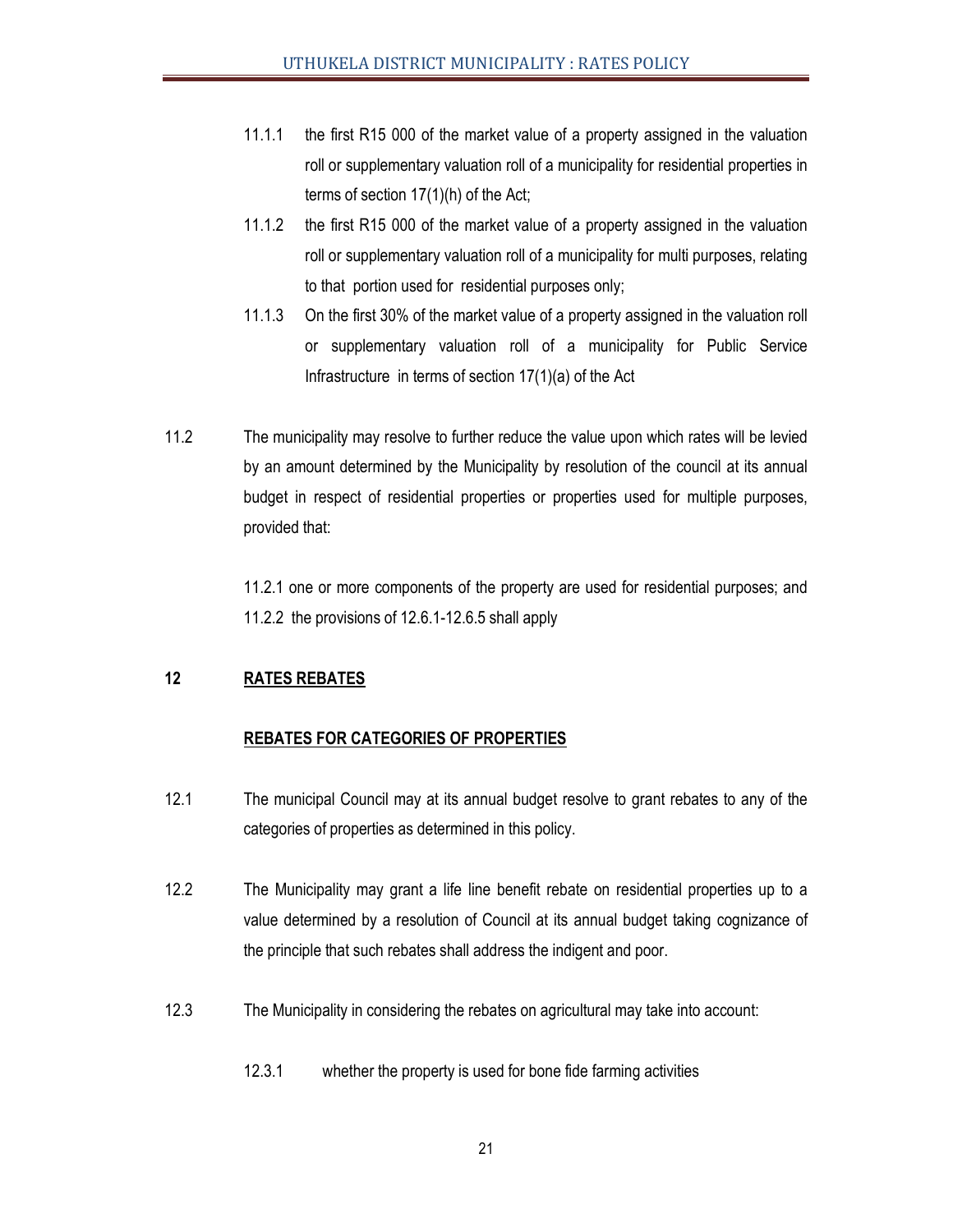- 12.3.2 The services provided by the municipality in respect of such properties;
- 12.3.3 The contribution of agriculture to the local economy;
- 12.3.4 The extent to which agriculture assists in meeting the service delivery and development obligations of the Municipality;
- 12.3.5 The contribution of agriculture of to the social and economic welfare of farm workers
- 12.4 In order to qualify for a rebate on the basis of a property used for agricultural purposes the municipality may require a tax certificate issued by the South African Revenue Services proving that the owner is taxed as a farmer shall be submitted.

#### **REBATES FOR CATEGORIES OF OWNERS OF PROPERTIES**

12.5 The municipality may by resolution of the council at its annual budget, grant rebates in respect of rates payable on the *primary* residence, to the following categories of owners of properties:

| 12.5.1 | A pensioner                                          |
|--------|------------------------------------------------------|
| 12.5.2 | Disabled persons                                     |
| 12.5.3 | Indigent persons                                     |
| 12.5.4 | Persons who have been medically boarded              |
| 12.5.5 | Owners of property in an area affected by a disaster |
| 12.5.6 | Unemployed                                           |
| 12.5.7 | Child headed household                               |
|        |                                                      |

- 12.6 In order to qualify for the rebates in terms of 12.5.1-12.5.7 above the applicant must be the registered owner of the property and
	- 12.6.1 be the sole owner of the primary property or owned jointly with his/her spouse;
	- 12.6.2 be living permanently on the property;
	- 12.6.3 the value of the applicant's primary property does not exceed a value determined by the Council at its annual budget
	- 12.6.4 provide proof of identity in the form of an identity document; and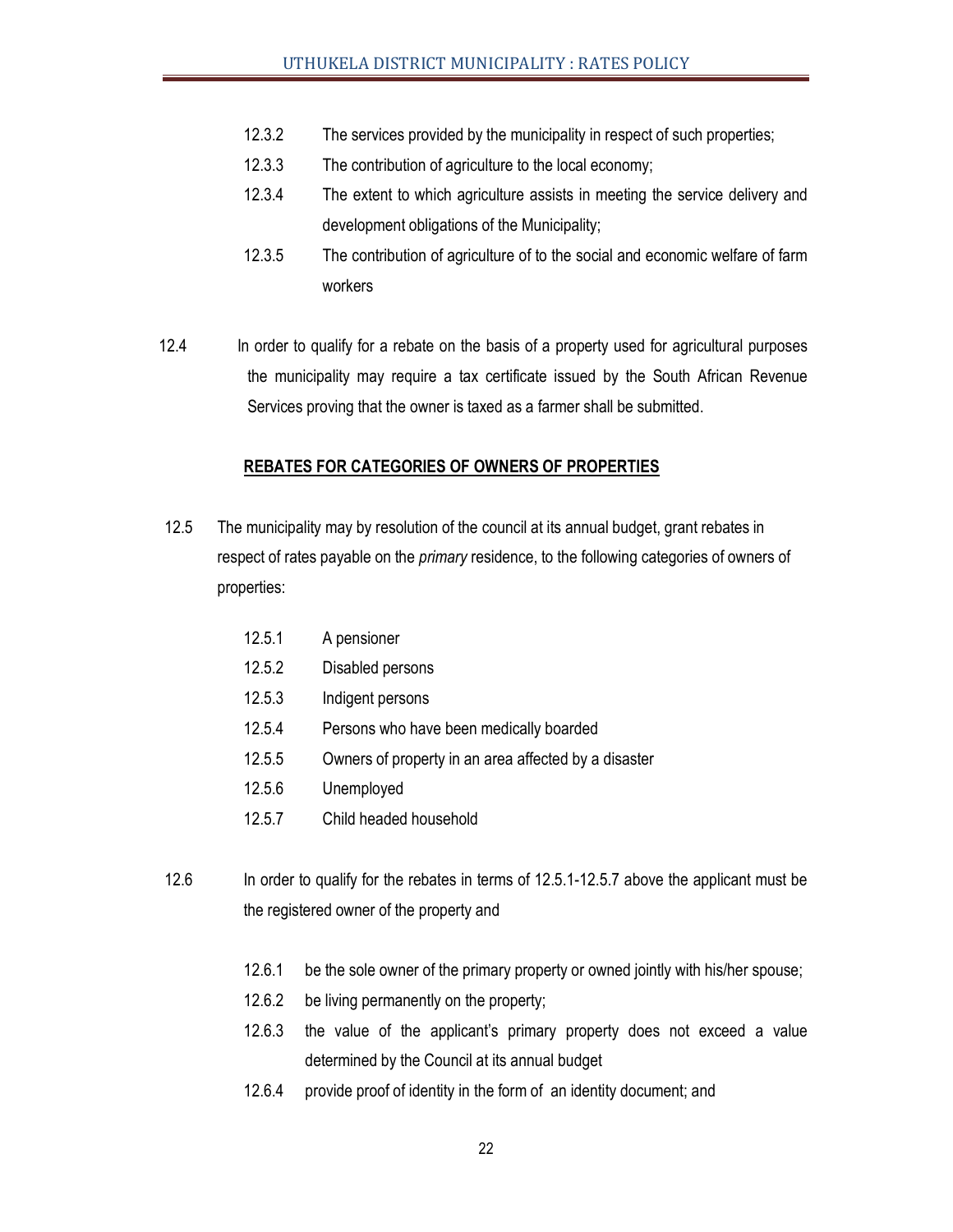- 12.6.5 substantiate items 12.6.1 to 12.6.2 above by way of a sworn affidavit before a Commissioner of Oaths;
- 12.6.6 provide a medical certificate as required by the municipality if the application relies on a medical basis for the rebate;
- 12.6.7 any other supporting documents specified by the municipality from time to time.
- 12.7 In order to qualify for the rebates as a minor child or unemployed, the person must be registered as an indigent in terms of the Council's indigent policy.
- 12.8 Rebates will be determined for each financial year by resolution of the Municipal Council at its budget.
- 12.9 The Council reserves the right, in granting any such rebates to:
	- 12.9.1 restrict the type of relief that may be granted to each category of owner or category of owner of property; and
	- 12.9.2 impose any other conditions as it may deem appropriate from time to time.

#### **13 WITHDRAWAL OF RELIEF**

- 13.1 The entitlement to rates relief terminates immediately if:-
	- 13.1.1 the applicant no longer qualifies for the relief;
	- 13.1.2 the provisions and requirements of this policy are contravened in any manner, and/or the category of property or category of owner of property no longer meet/s the specifications required for such rebate, reduction of exemption.
	- 13.1.3 the applicant has omitted to disclose any material information in the application, and/or has misrepresented any disclosure the application.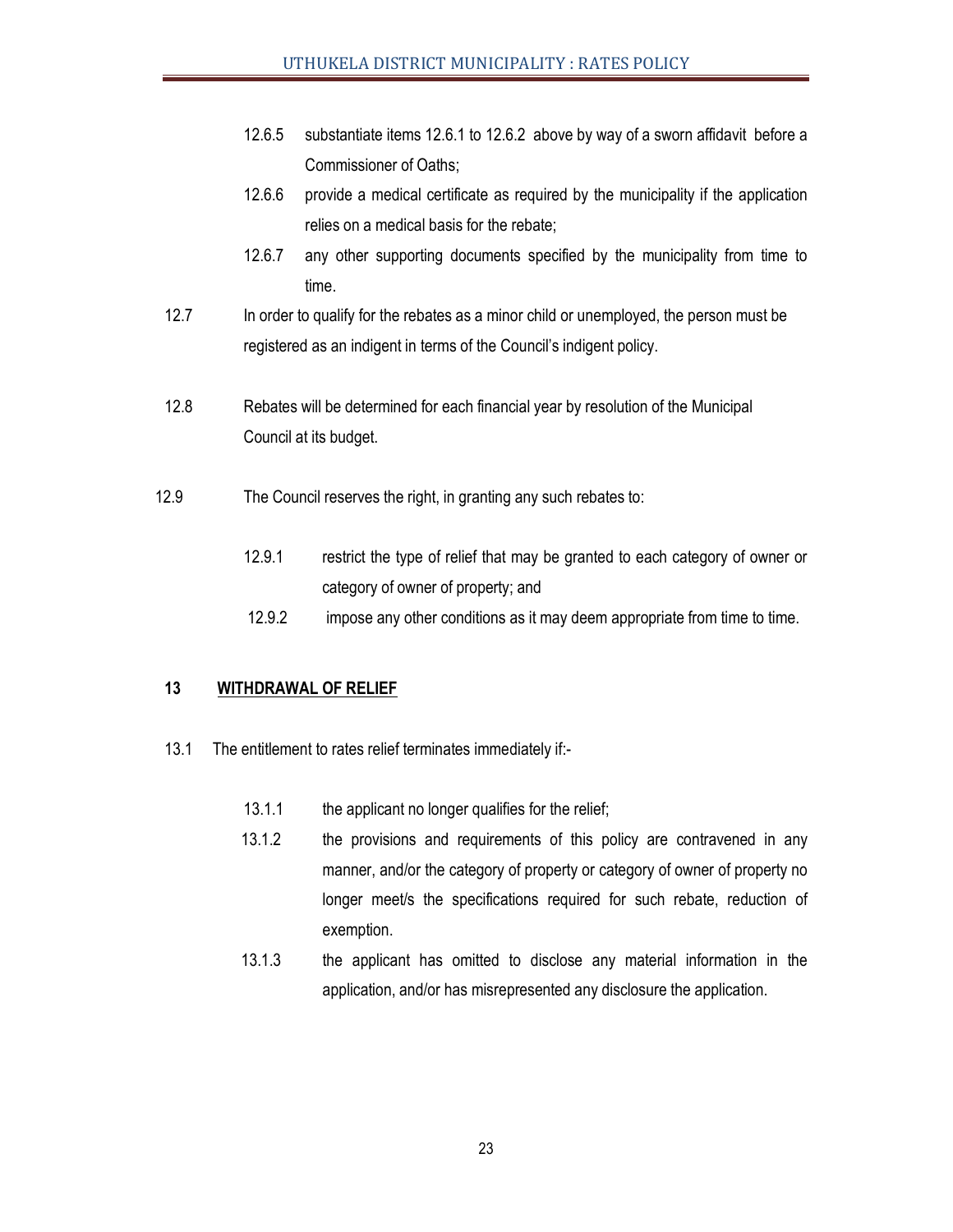- 13.2 In the event that rates relief has been extended after the rates relief has terminated as provided for in 13.1 above, the owner will be liable to pay the rates due from the date of termination of the relief and such rates will be deemed to be arrear rates.
- 13.3 The onus rests with the owner or applicant to notify the municipality in writing immediately of its change of status or that it no longer qualifies for the relief.

# **14**. **DIFFERENTIAL RATING**

14.1 Differential rating is the levying of different rates for different categories of properties. The Municipality may levy differential rates for different categories of rateable property properties as identified in this policy and the rates applicable to the different categories of properties are as resolved by the council and published in the Government Gazette.

#### **15 IMPERMISSIBLE RATES IN TERMS OF SECTION 17 OF THE ACT**

- 15.1 It is recorded that the Municipality may not, in terms of section 17 of the Act levy a rate on-
	- 15.1.1 the first 30% of the market value of public service infrastructure;
	- 15.1.2 any part of the seashore as defined in the Seashore Act, 1935 (Act No.21 of 1935);
	- 15.1.3 any part of the territorial waters of the Republic as determined in terms of the Maritime Zones Act, 1994 (Act No. 15 of 1994);
	- 15.1.4 any islands of which the state is the owner, including the Prince Edward Islands referred to in the Prince Edward Islands Act, 1948 (Act No. 43 of 1948);
	- 15.1.5 those parts of a special nature reserve, national park or nature reserve within the meaning of the Protected Areas Act, or of a national botanical garden within the meaning of the National Environmental Management: Biodiversity Act, 2004, which are not developed or used for commercial, business, agricultural or residential purposes;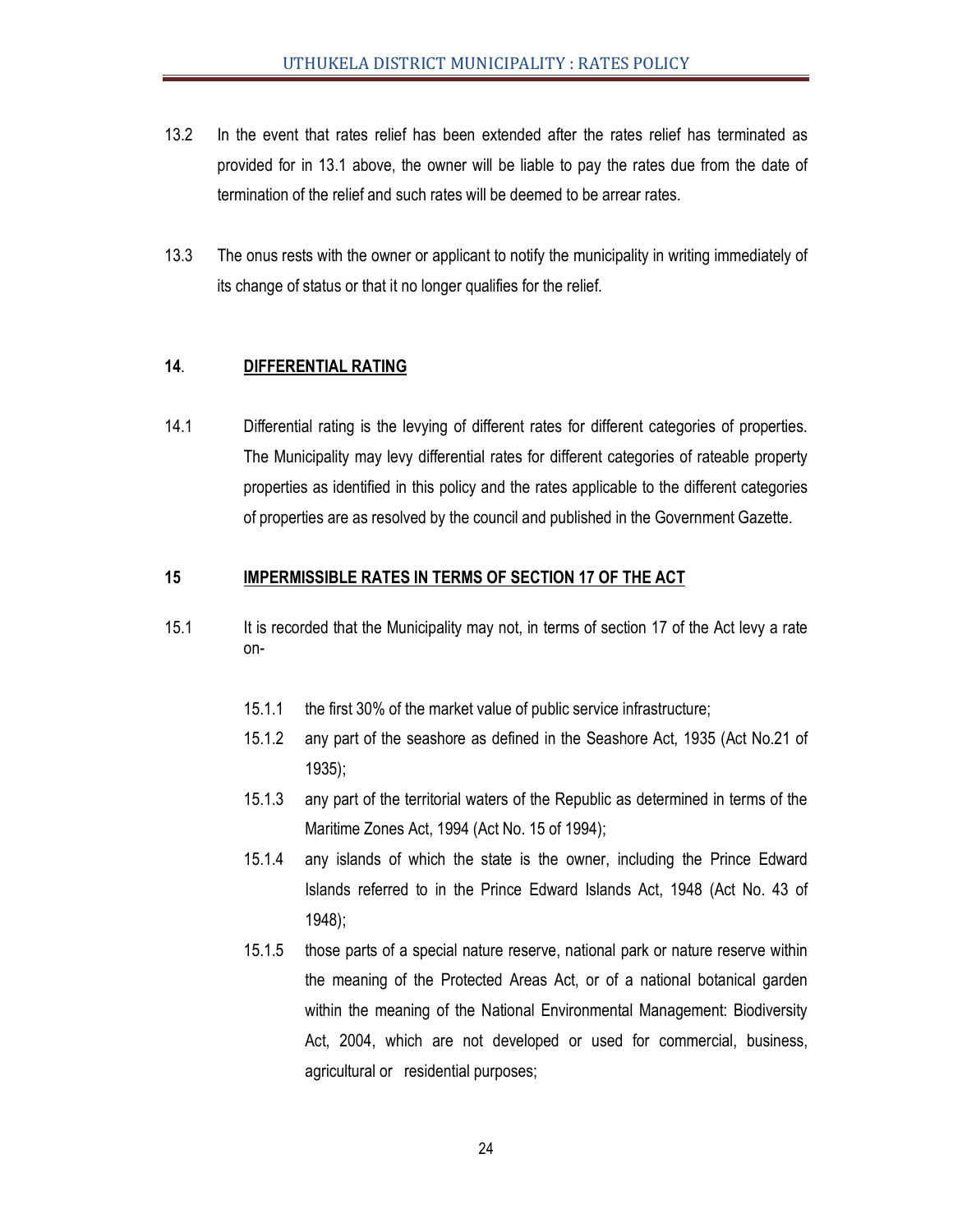- 15.1.6 mineral rights within the meaning of paragraph 18.1.2 of the definition of "property" in section 1;
- 15.1.7 a property belonging to a land reform beneficiary or his or her heirs, provided that this exclusion lapses ten years from the date on which such beneficiary's title was registered in the office of the Registrar of Deeds;
- 15.1.8 the first R15 000 of the market value of a property assigned in the valuation roll or supplementary valuation roll of a municipality to a category determined by the municipality-
	- 15.1.8.1 residential purposes;
	- 15.1.8.2 for properties used for multiple purposes, provided one or more components of the property are used for residential purposes; or
- 15.1.9 on a property registered in the name of and used primarily as a for place of public worship by a religious community, including an official residence registered in the name of that community which is occupied by an office-bearer of that community who officiates at services at that place of worship.
- 15.2 The exclusion from rates of a property referred to in subsection 15.1.5 lapses if the declaration of that property as a special nature reserve, national park, nature reserve or national botanical garden, or as part of such a reserve, park or botanical garden, is withdrawn in terms of the applicable Act mentioned in that subsection.
- 15.3 If the property in respect of which the declaration is withdrawn is privately owned, the owner, upon withdrawal of the declaration, becomes liable to the municipality concerned for any rates that, had it not been for subsection 17(1)(e) of the Act, would have been payable on the property during the period commencing from the effective date of the current valuation roll of the municipality. If the property was declared as a protected area after the effective date of the current valuation roll, rates are payable only from the date of declaration of the property.
- 15.4 The amount for which an owner becomes liable in terms of paragraph (b) must be regarded as rates in arrears, and the applicable interest on that amount is payable to the municipality.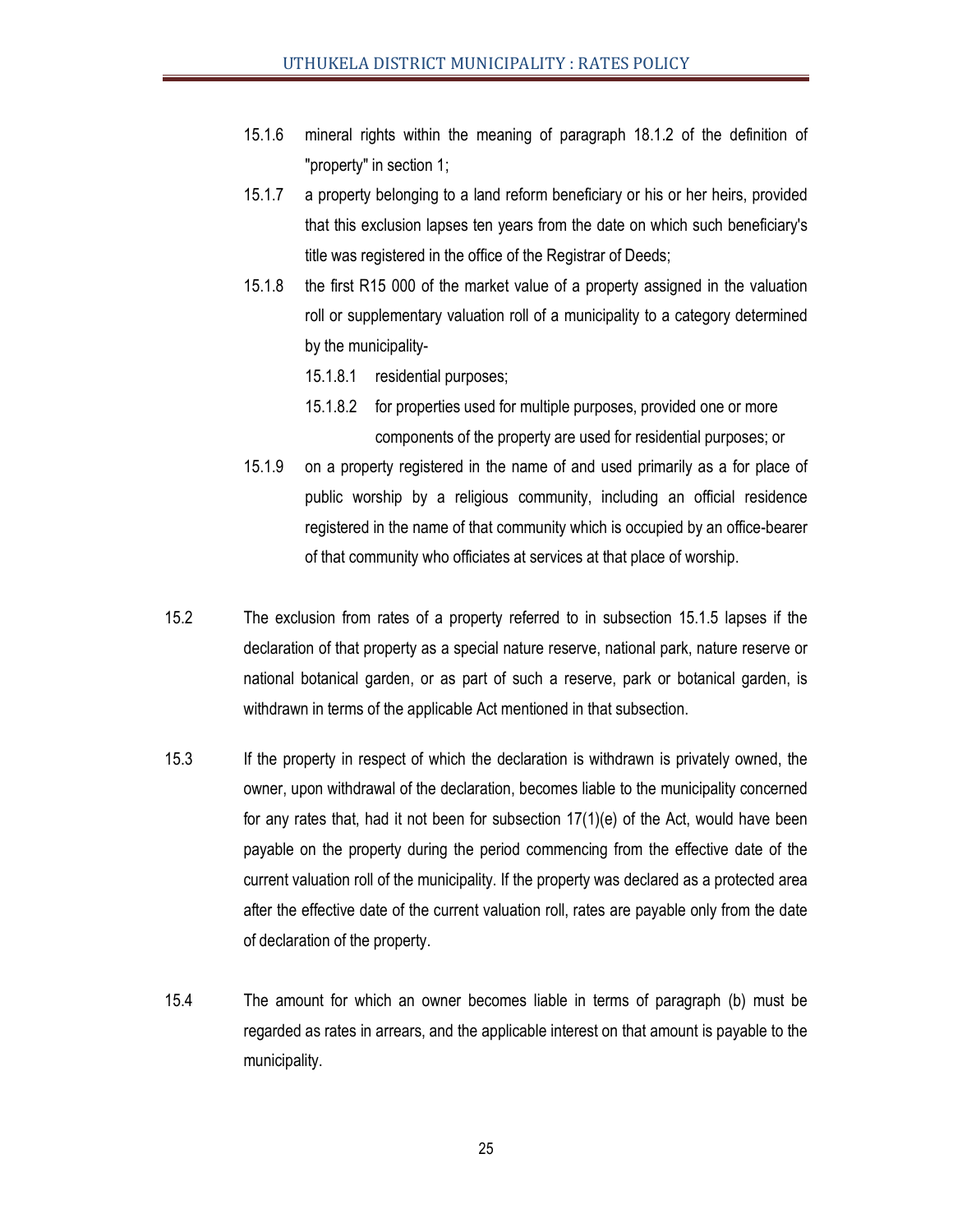- 15.5 Paragraphs 15.2 and 15.3 apply only if the declaration of the property was withdrawn because of-
	- 15.5.1 a decision by the private owner for any reason to withdraw from the agreement concluded between the private owner and the state in terms of the Protected Areas Act, and in terms of which the private owner initially consented to the property being declared as a protected area; or
	- 15.5.2 a decision by the state to withdraw from such agreement because of a breach of the agreement by the private owner.

#### 16**. CONSTITUTIONALLY IMPERMISSIBLE RATES**

- 16.1 The Act provides that in terms of Section 229(2)(a) of the Constitution of the Republic of South Africa, 1996 that a Municipality may not exercise its power to levy rates on property in a way that would materially an unreasonably prejudice -
	- 16.1.1 national economic policies;
	- 16.1.2 economic activities across its boundaries; or
	- 16.1.3 the national mobility of goods, services, capital or labour.

# **1**7**. LIABILITY FOR PAYMENT OF RATES**

- 17.1 The following persons shall be liable for the payment of rates levied by the Municipality:
	- 17.1.1 the owner of a property;
	- 17.1.2 joint owners of a property, who shall be liable jointly and severally;
	- 17.1.3 the owner of a sectional title unit. In this regard joint owners of a sectional title property shall be liable jointly and severally;
	- 17.1.4 The holder of Right of Extension in a Sectional Title Scheme
	- 17.1.5 in relation to agricultural properties:
		- 17.1.5.1 any one joint owner of the agricultural property for all the rates levied on the agricultural property; or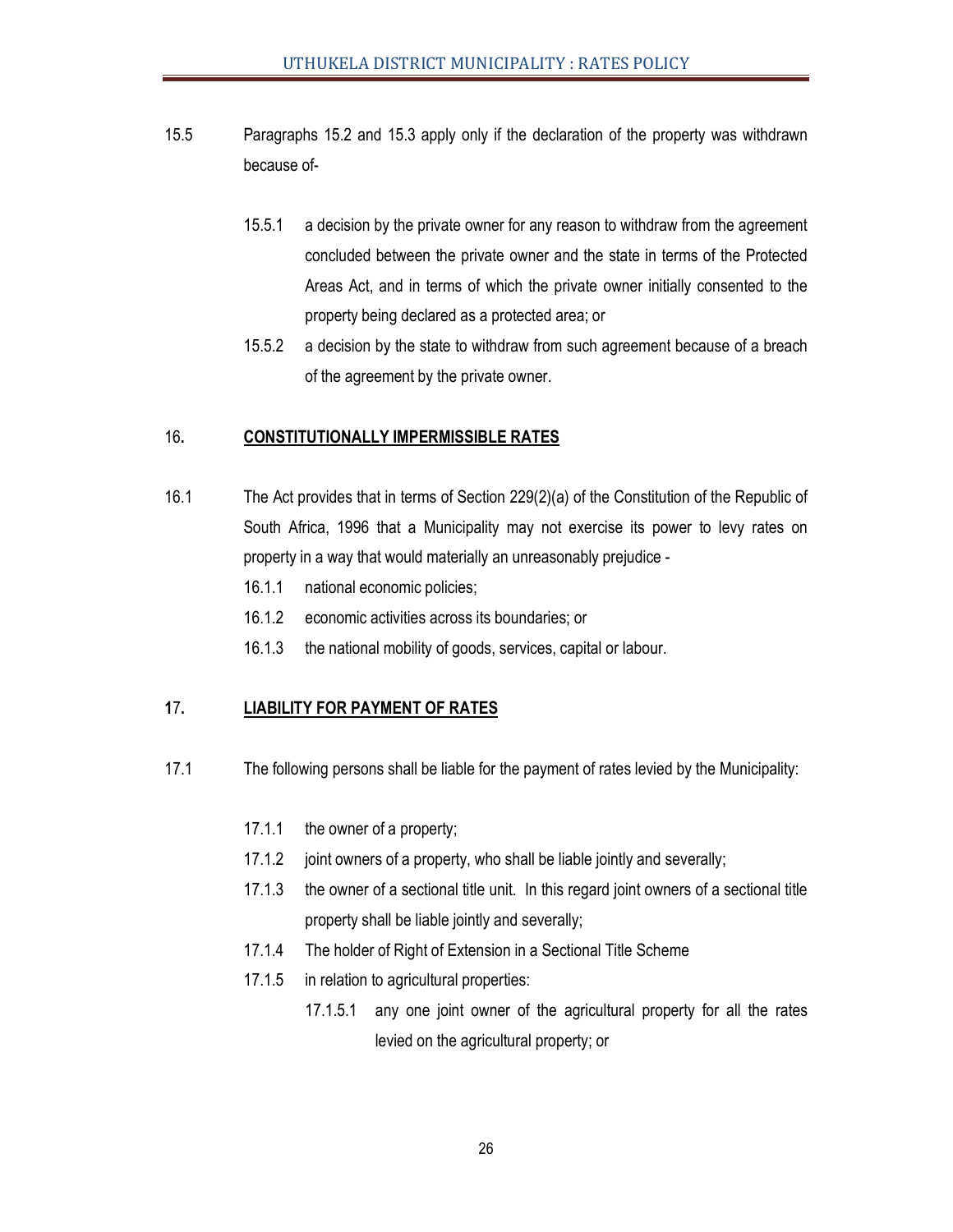- 17.1.5.2 each individual joint owner for that portion of rates levied on the joint owner's undivided share in the agricultural property, which ever option the Municipality may choose in relation to agricultural properties.
- 17.1.6 Any owner identified in clause 5.1.8 above
- 17.2 In terms of Section 26 of the Act the Municipality will recover rates
	- 17.2.1 on a monthly basis over an 11 month period for the financial year, which rate must be paid for each monthly period as provided in the table below.
	- 17.2.2 annually on or before the date determined by the council at its budget, provided that:
		- 17.2.2.1 the applicant has applied to the Municipality on the prescribed form to pay rates on an annual basis; and
		- 17.5.2.2.2 the Municipality has agreed in writing to the annual payment; and
		- 17.2.2.3 the rates are not in arrears.

| DATE OF FINAL PAYMENT FOR EACH FINANCIAL YEAR |                        |  |  |
|-----------------------------------------------|------------------------|--|--|
| Month for which rates are raised              | Date for final payment |  |  |
| July                                          | 31 August              |  |  |
| August                                        | 30 September           |  |  |
| September                                     | 31 October             |  |  |
| October                                       | 30 November            |  |  |
| November                                      | 31 December            |  |  |
| December                                      | 31 January             |  |  |
| January                                       | 28 February            |  |  |
| February                                      | 31 March               |  |  |
| March                                         | 30 April               |  |  |
| April                                         | 31 May                 |  |  |
| May                                           | 30 June                |  |  |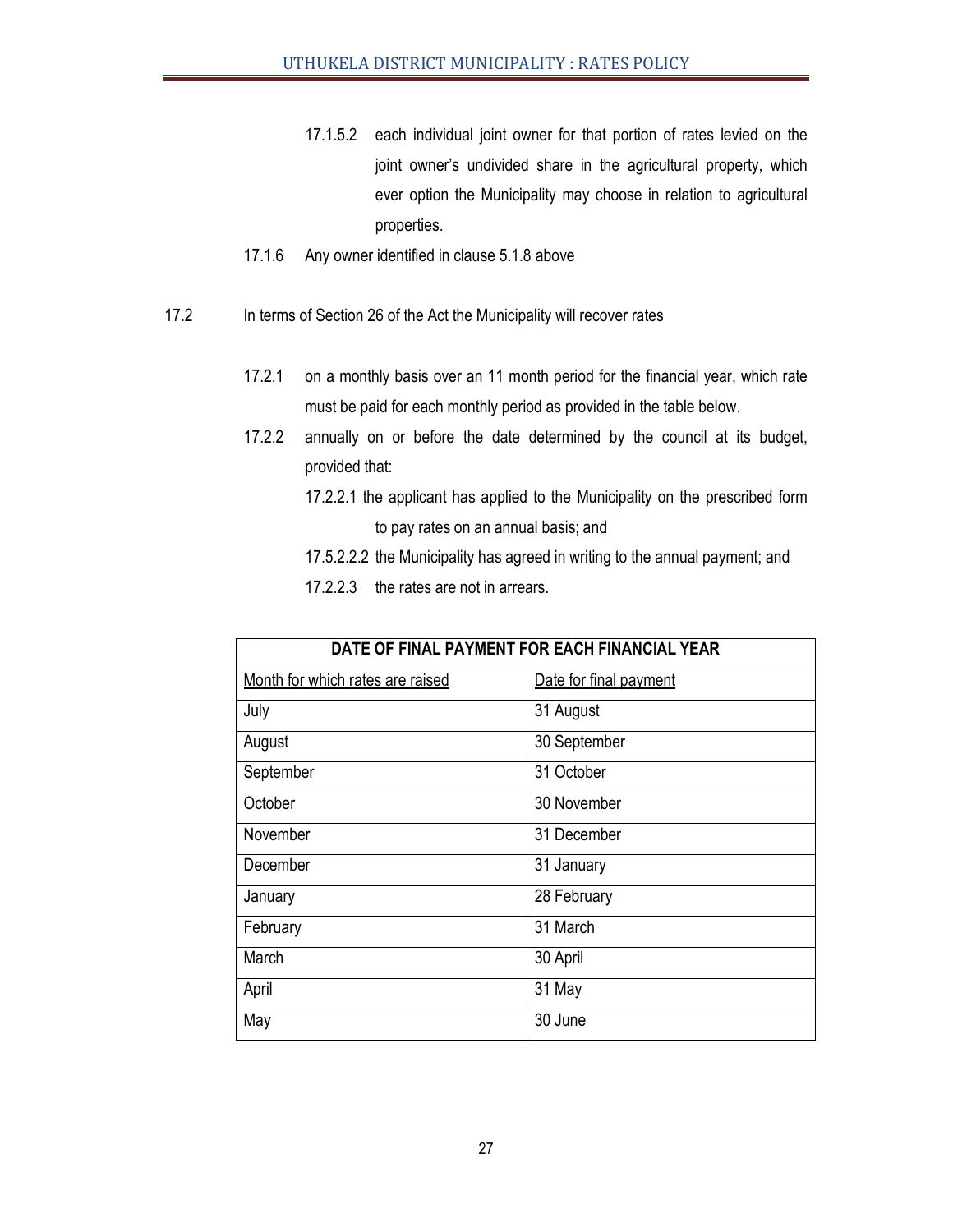#### **18 COLLECTION OF RATES**

- 18.1 The Municipality will furnish each person liable for the payment of rates with a written account in terms of Section 27 of the Act.
- 18.2 A Municipality may recover arrear rates in from tenants and occupiers in accordance with the provisions of Section 28 of the Act.
- 18.3 A Municipality may recover arrear rates, either whole or in part, from the agent of the owner if this is more convenient for the Municipality and in terms of Section 29 of the Act.
- 18.4 The municipality reserves the right to refuse the provision of services to an owner or an occupant/ lessee of a property if:
	- 18.4.1 the rates in respect of that property are in arrears; and/or
	- 18.4.2 If the owner of the property is deceased, and the estate has either not been reported to the master or an Executor has not been appointed in respect of the deceased estate.

#### 19. **CONSOLIDATION OF ACCOUNTS**

 Separate accounts of persons liable for payment to the municipality for either rates or services may be consolidated in one account and any appropriation of payments will be done in accordance with the municipality's credit control policy.

#### **20. NEWLY RATED PROPERTY**

- 20.1 Any property which was not previously rated will be phased in subject to the conditions that:
	- 20.1.1 property registered in the name of a land reform beneficiary will be phased in after the exclusion period in section 17(1) (g) of the Act;
	- 20.1.2 property owned by Public Benefit Organizations will be phased in over a period of four financial years.